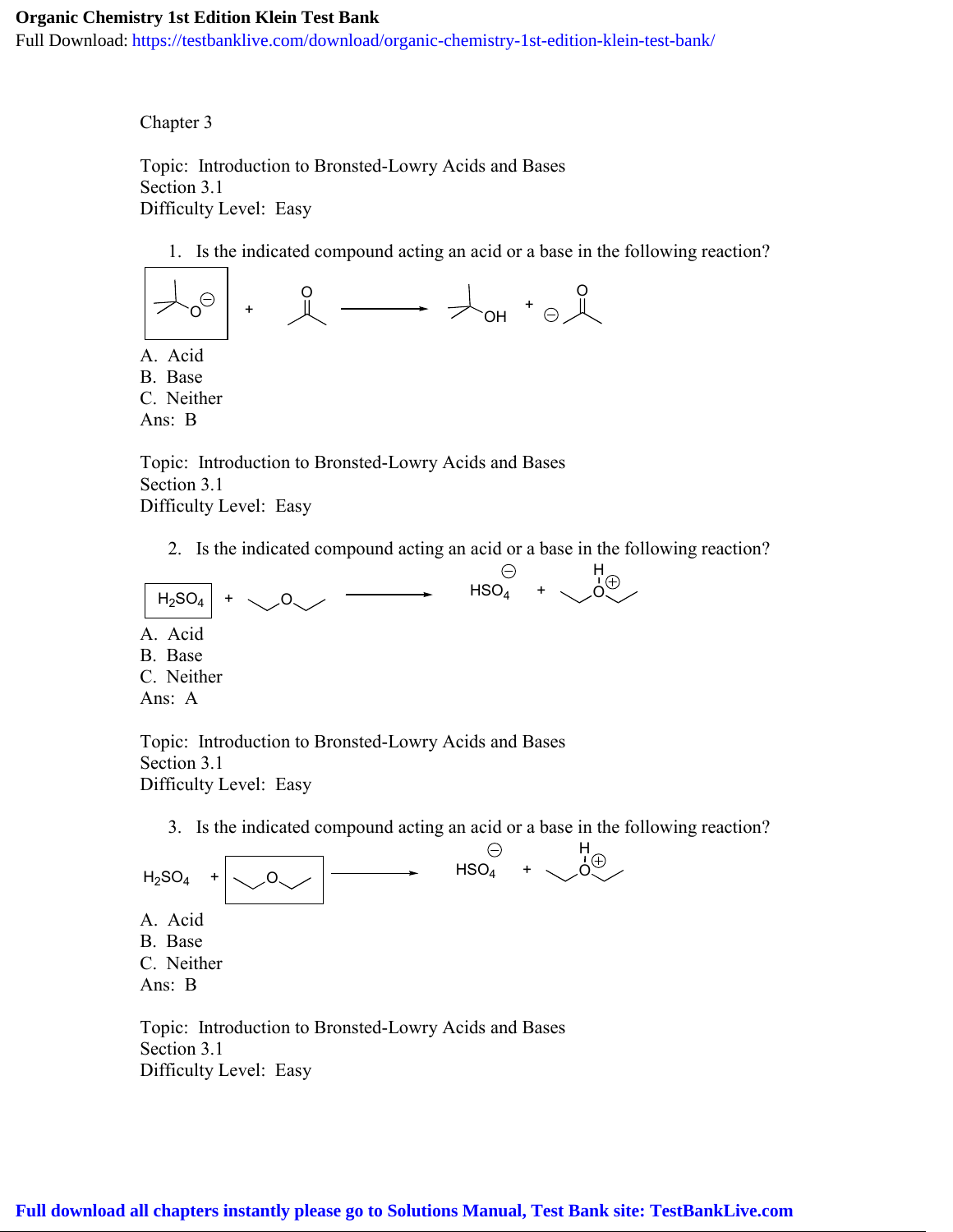4. Is the indicated compound acting an acid or a base in the following reaction?



Topic: Introduction to Bronsted-Lowry Acids and Bases Section 3.1 Difficulty Level: Easy

5. Is the indicated compound acting an acid or a base in the following reaction?



C. Neither

Ans: A

Topic: Introduction to Bronsted-Lowry Acids and Bases Section 3.1 Difficulty Level: Medium

6. Provide a definition of a Bronsted-Lowry acid. Ans: A Bronsted-Lowry acid is a proton donor

Topic: Introduction to Bronsted-Lowry Acids and Bases Section 3.1 Difficulty Level: Medium

7. What is the conjugate base of the following acid?  $H_2O$ Ans: HO -

Topic: Introduction to Bronsted-Lowry Acids and Bases Section 3.1 Difficulty Level: Medium

8. What is the conjugate base of the following acid?  $\bigoplus$  $NH<sub>4</sub>$ Ans: NH3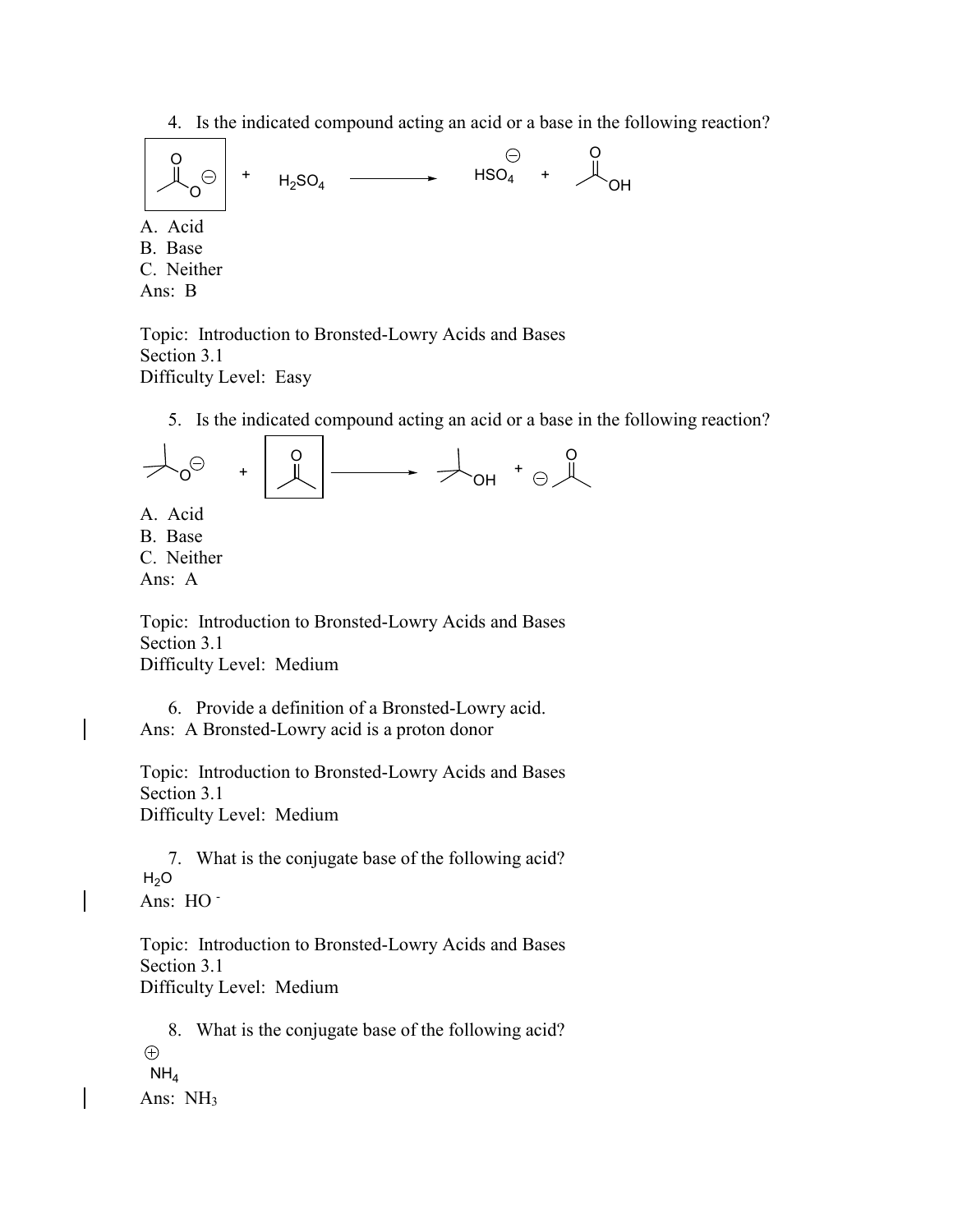Topic: Introduction to Bronsted-Lowry Acids and Bases Section 3.1 Difficulty Level: Easy

9. Which of the following is the conjugate base of the following acid?  $\bigoplus$  $SH<sub>3</sub>$ 

A.  $SH<sub>2</sub>$ B. SH<sub>3</sub> C. SH<sub>2</sub> D. OH Ans: A

 $\ominus$ 

Topic: Introduction to Bronsted-Lowry Acids and Bases Section 3.1 Difficulty Level: Easy

10. Which of the following is the conjugate acid of the following base?  $\ominus$  $NH<sub>2</sub>$  $\bigoplus$  $\bigoplus$  $NH<sub>3</sub>$ A.  $NH_4$  B.  $NH_3$  C.  $NH_3$  D.  $NH^{-2}$  $NH<sub>4</sub>$ Ans: C

Topic: Introduction to Bronsted-Lowry Acids and Bases Section 3.1

Difficulty Level: Medium

11. What is an ionic reaction?

Ans: It is a reaction in which ions participate as the reactants.

Topic: Curved Arrow Notation Section 3.2 Difficulty Level: Hard

> 12. In the following reaction, identify the acid and base as well as the conjugate acid and base.



Ans: Acid, Base, Conjugate Base, Conjugate Acid

Topic: Curved Arrow Notation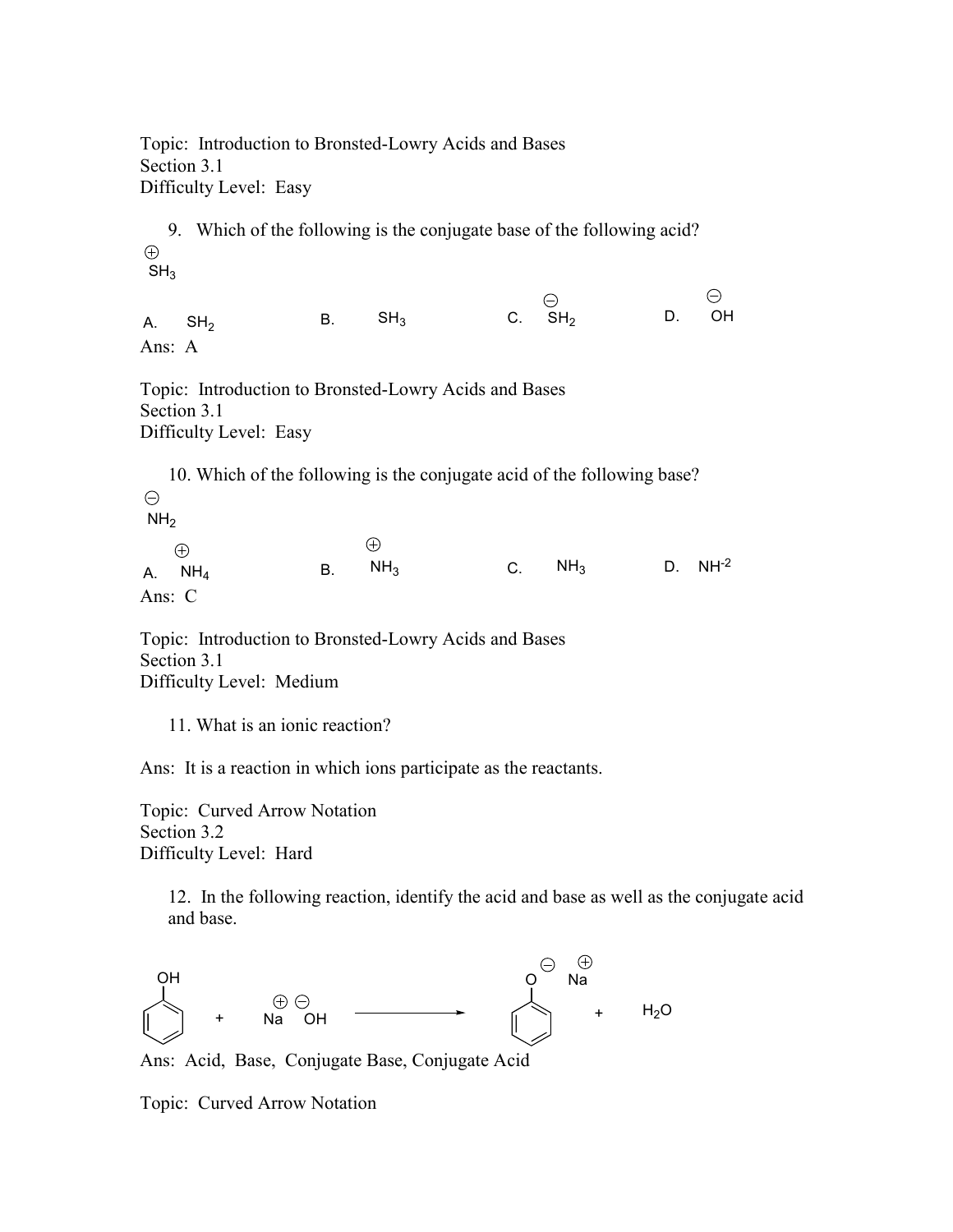Section 2 Difficulty Level: Easy

13. Which is the conjugate acid in the following reaction?



Topic: Curved Arrow Notation Section 2 Difficulty Level: Easy

14. Which is the conjugate base in the following reaction?



Ans: C

Topic: Curved Arrow Notation Section 2 Difficulty Level: Medium

15. Draw arrows to indicate the movement of electrons in the following reaction.

 $NH_4$  + OH  $\longrightarrow$  NH<sub>3</sub> + H<sub>2</sub>O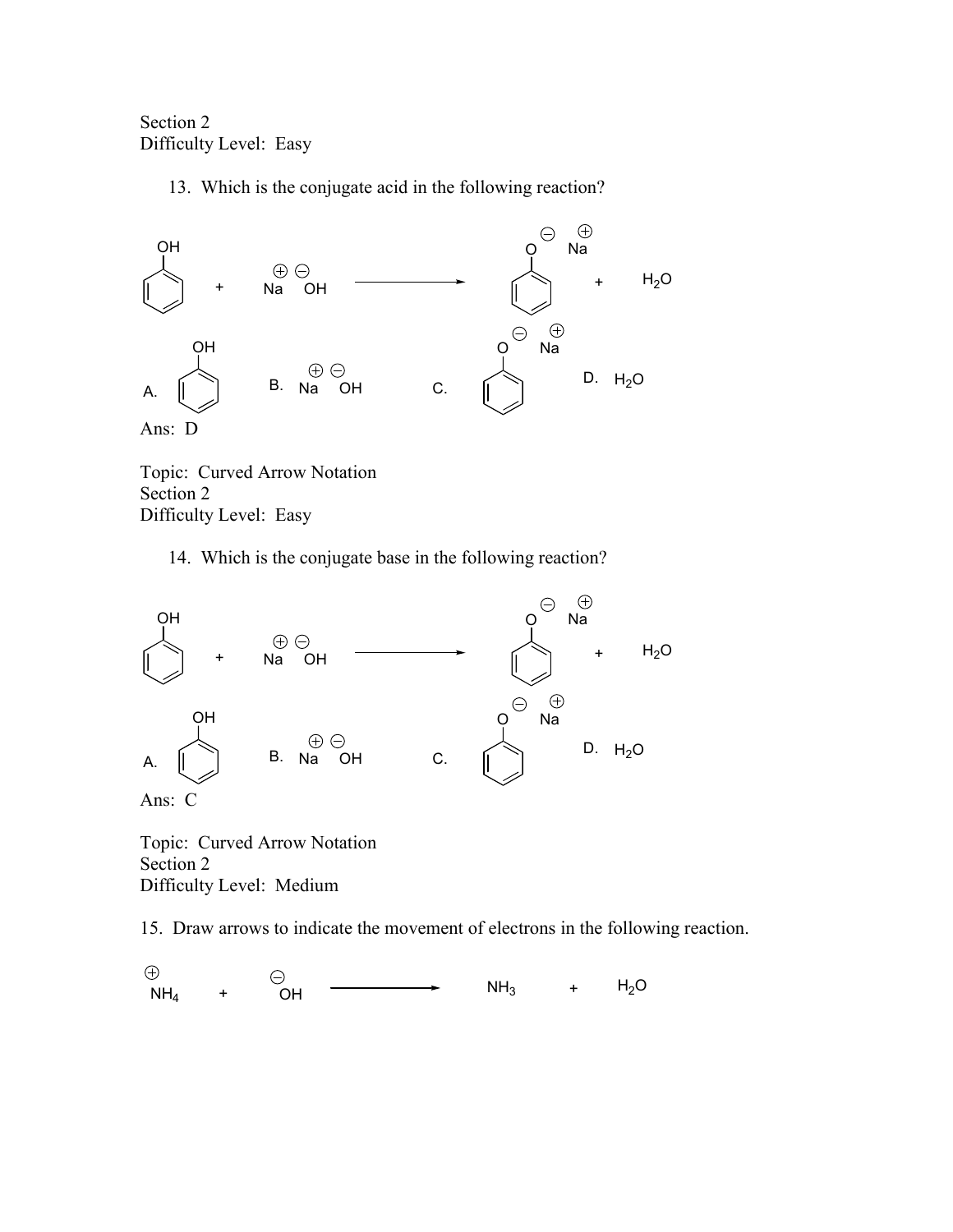

Topic: Curved Arrow Notation Section 2 Difficulty Level: Medium

16. Draw arrows to indicate the movement of electrons in the following reaction.



Topic: Curved Arrow Notation Section 2 Difficulty Level: Easy

17. What is wrong with the following arrow?



A. It should start on the alkyne carbon.

B. It should start on a hydrogen attached to the nitrogen.

C. It should start on the anion on nitrogen, end at the H on the alkyne, and a second arrow should start at the bond between the C and H on the alkyne and end on the terminal carbon of the alkyne.

D. There should be two arrows – one from nitrogen and one from the alkyne carbon. Ans: C

Topic: Curved Arrow Notation Section 2 Difficulty Level: Hard

18. What is wrong with the following arrow? Please draw the correct mechanism.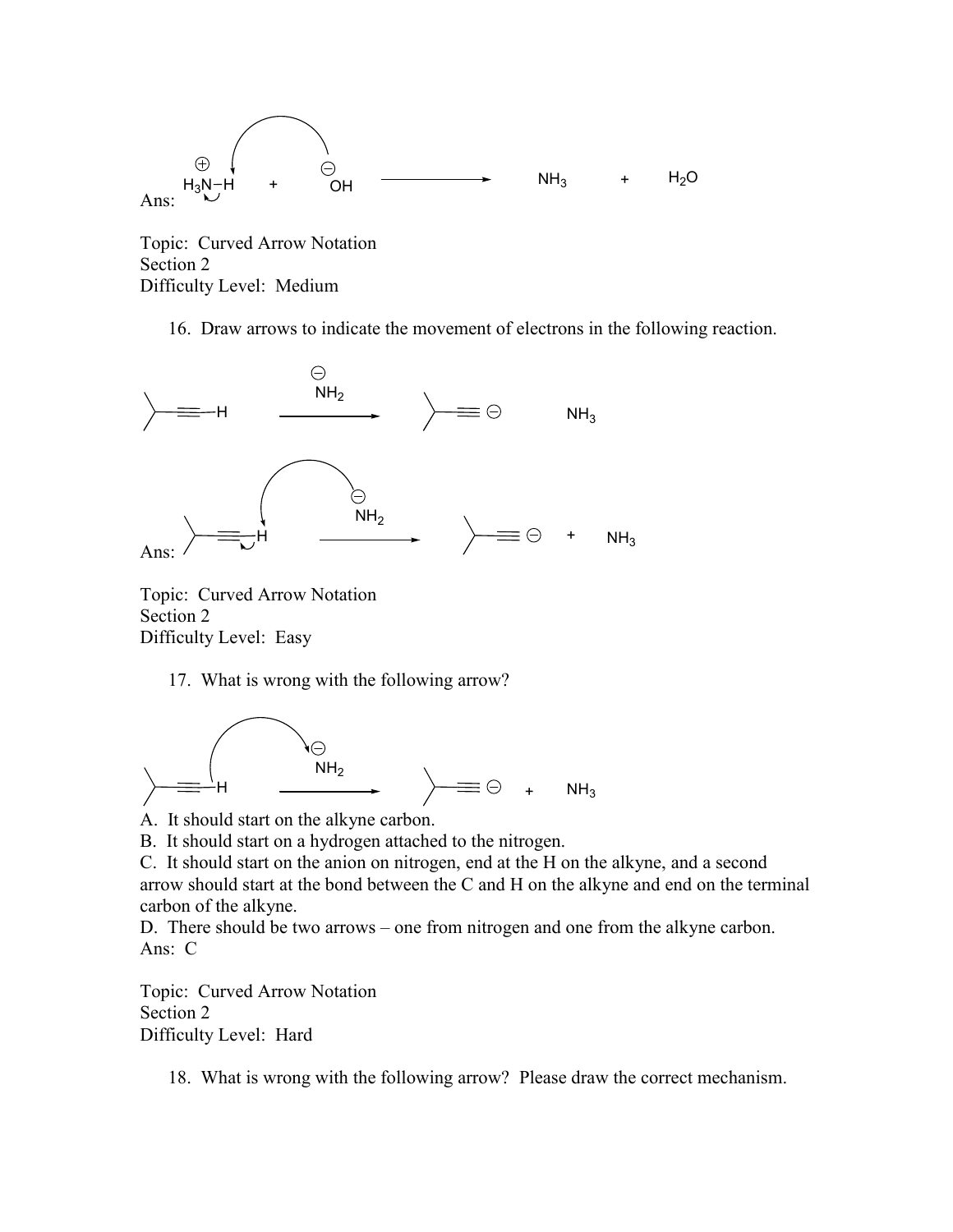

Ans: The arrow is going the wrong direction. It should start at the source of electron



Topic: Curved Arrow Notation Section 2 Difficulty Level: Medium

19. Identify the acid and the base and draw the mechanism.



Topic: Curved Arrow Notation Section 2 Difficulty Level: Medium

20. Identify the acid and the base and draw the mechanism.

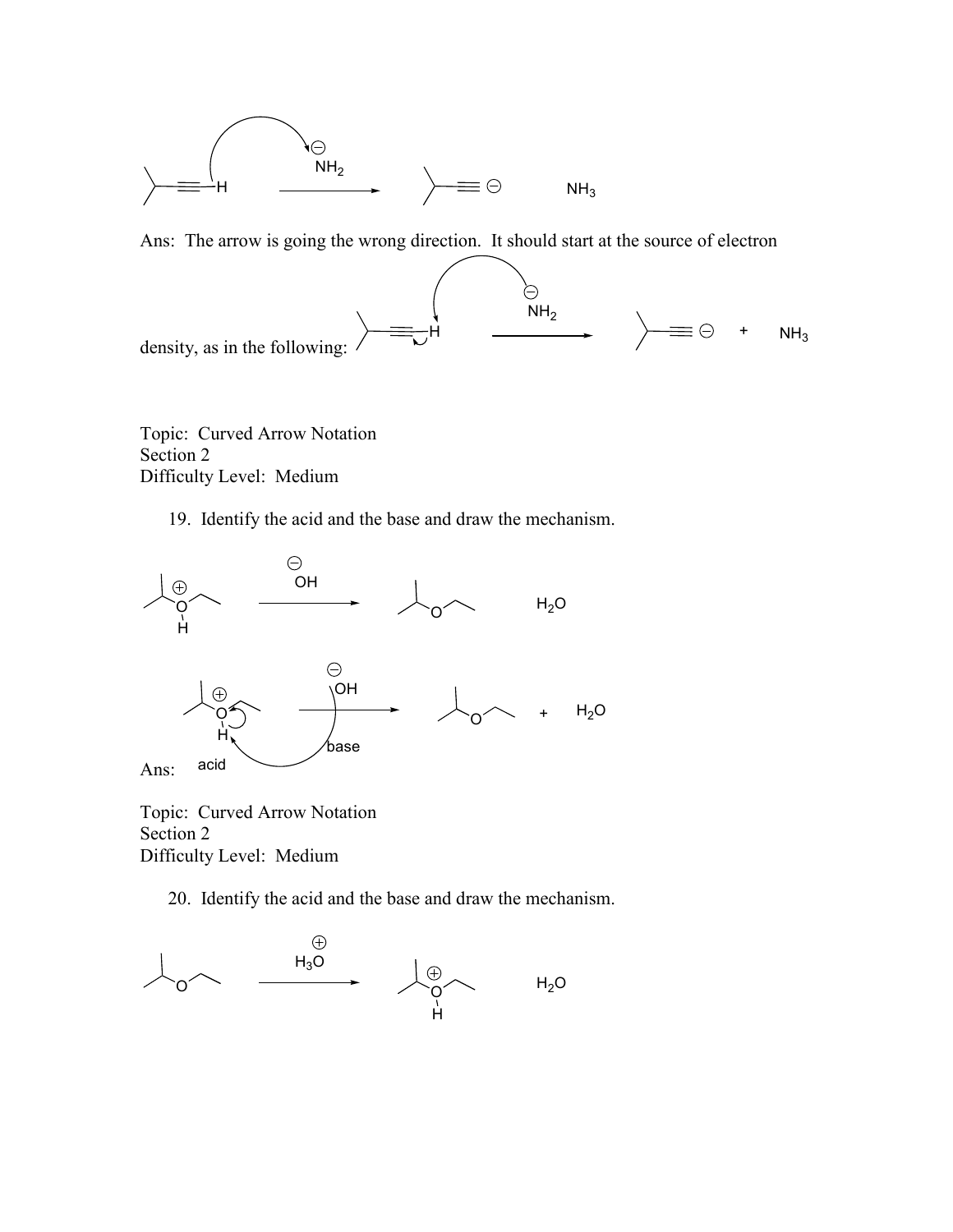

Topic: Curved Arrow Notation Section 2 Difficulty Level: Medium

21. Identify the acid and the base and draw the mechanism.



Topic: Curved Arrow Notation Section 2 Difficulty Level: Hard

22. Identify the acid and the base and draw the mechanism.



Topic: Curved Arrow Notation Section 2 Difficulty Level: Medium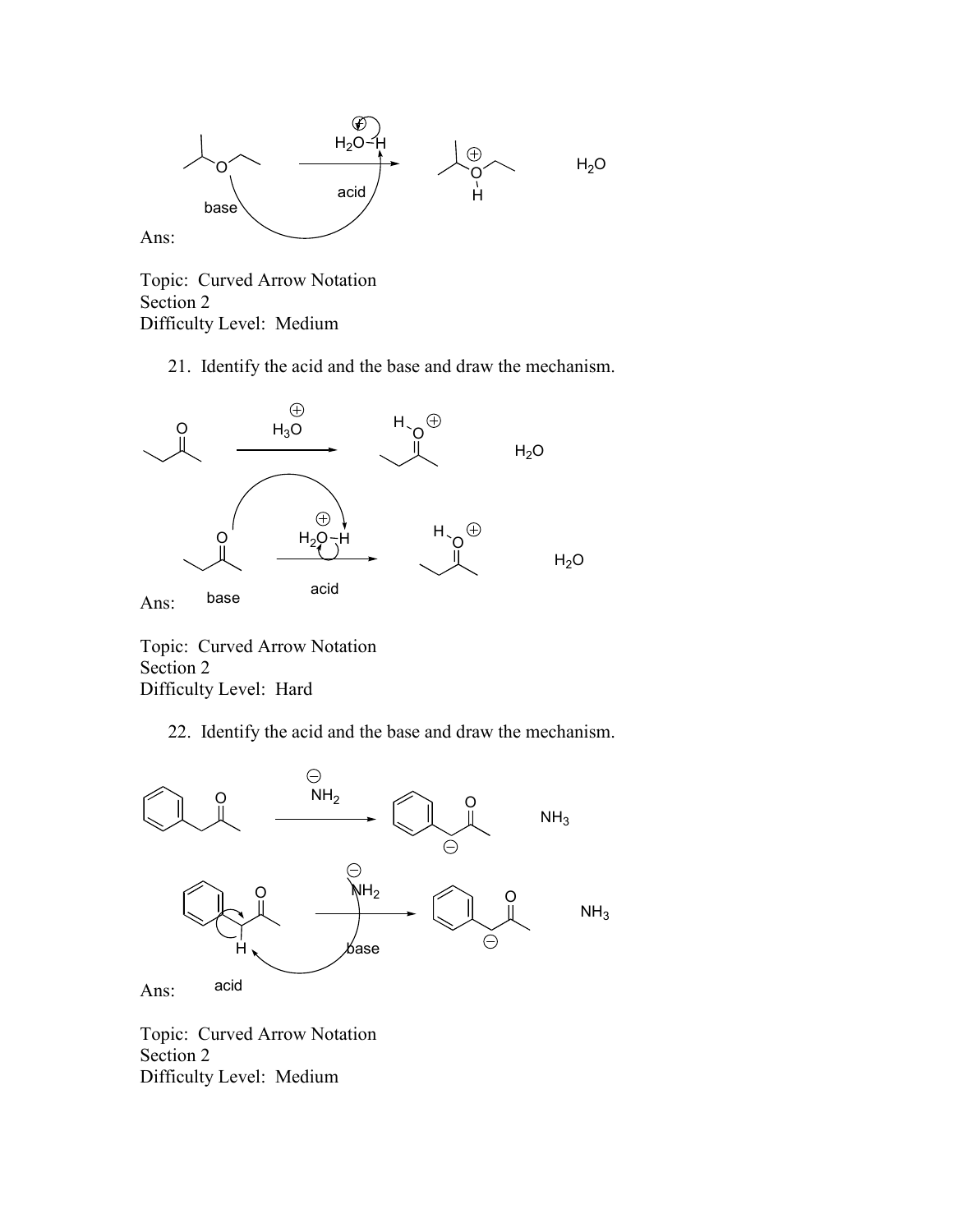23. Identify the acid and the base and draw the mechanism.



Topic: Quantitative Bronsted-Lowry Acidity Section 3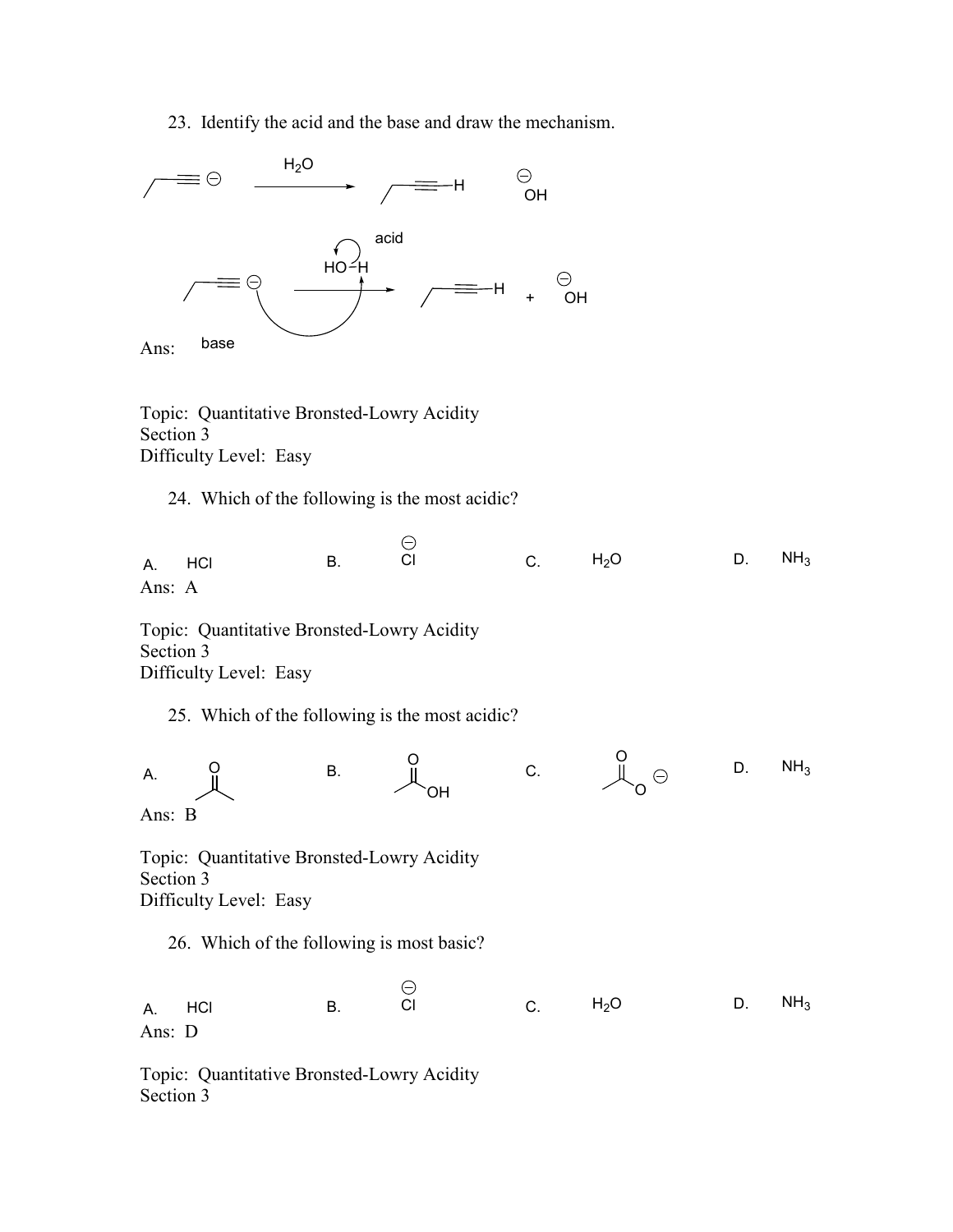Difficulty Level: Easy

27. Which of the following is the most basic?



Topic: Quantitative Bronsted-Lowry Acidity Section 3 Difficulty Level: Medium

28. Which side will the following acid-base reaction favor?



Topic: Quantitative Bronsted-Lowry Acidity Section 3 Difficulty Level: Medium

29. Which side will the following acid-base reaction favor?



A. The right B. The left C. Neither Ans: B

Topic: Quantitative Bronsted-Lowry Acidity Section 3 Difficulty Level: Medium

30. Which side will the following acid-base reaction favor?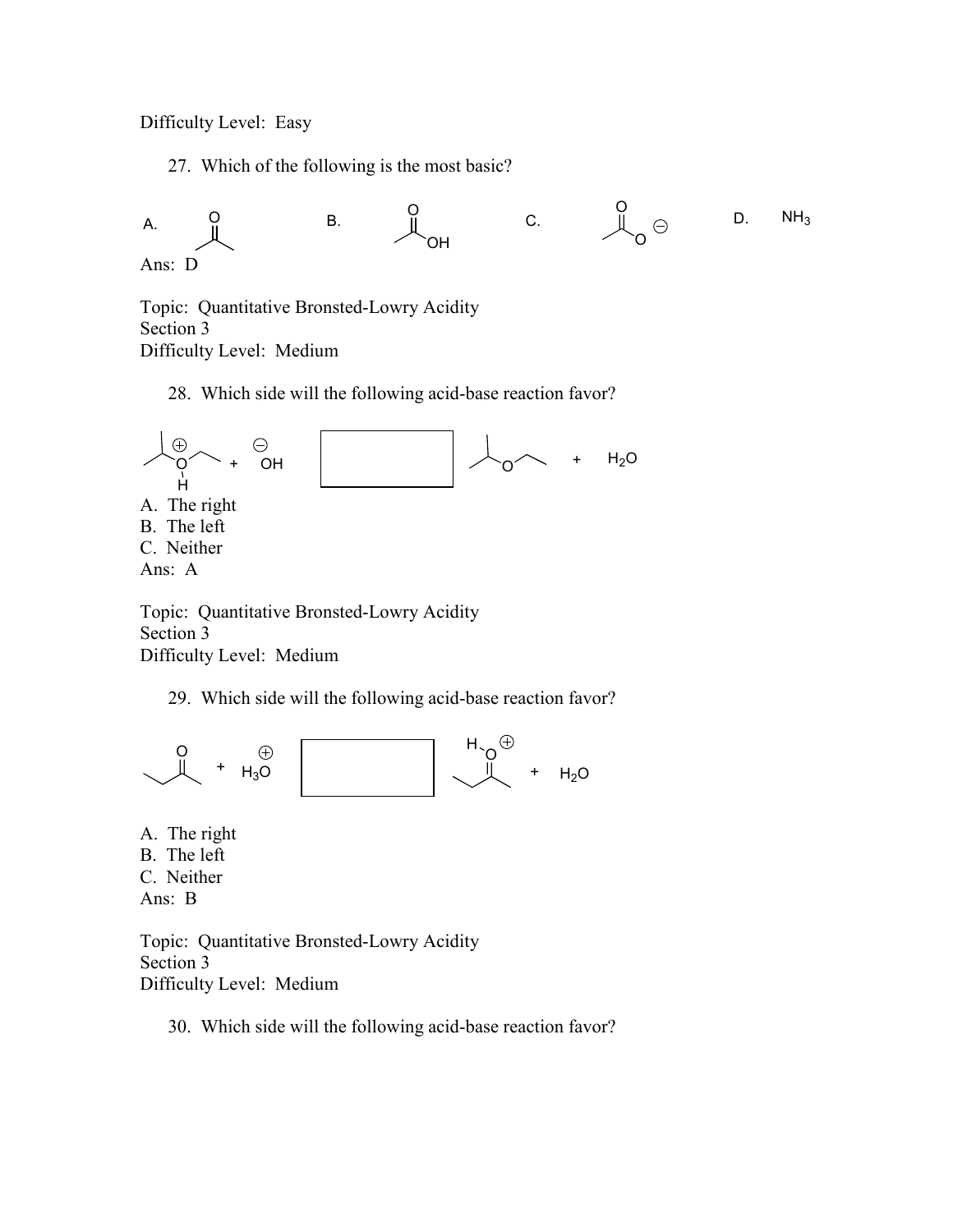$$
\begin{array}{ccccccc}\n0 & & & \odot & & & \\
\hline\n\downarrow & & & & & \n\end{array}
$$

A. The right B. The left C. Neither Ans: A

Topic: Quantitative Bronsted-Lowry Acidity Section 3 Difficulty Level: Hard

31. Provide the correct  $K_{eq}$  for the following reaction.



Topic: Quantitative Bronsted-Lowry Acidity Section 3 Difficulty Level: Medium

32. Which of the following is the correct  $K_{eq}$  for the following reaction?

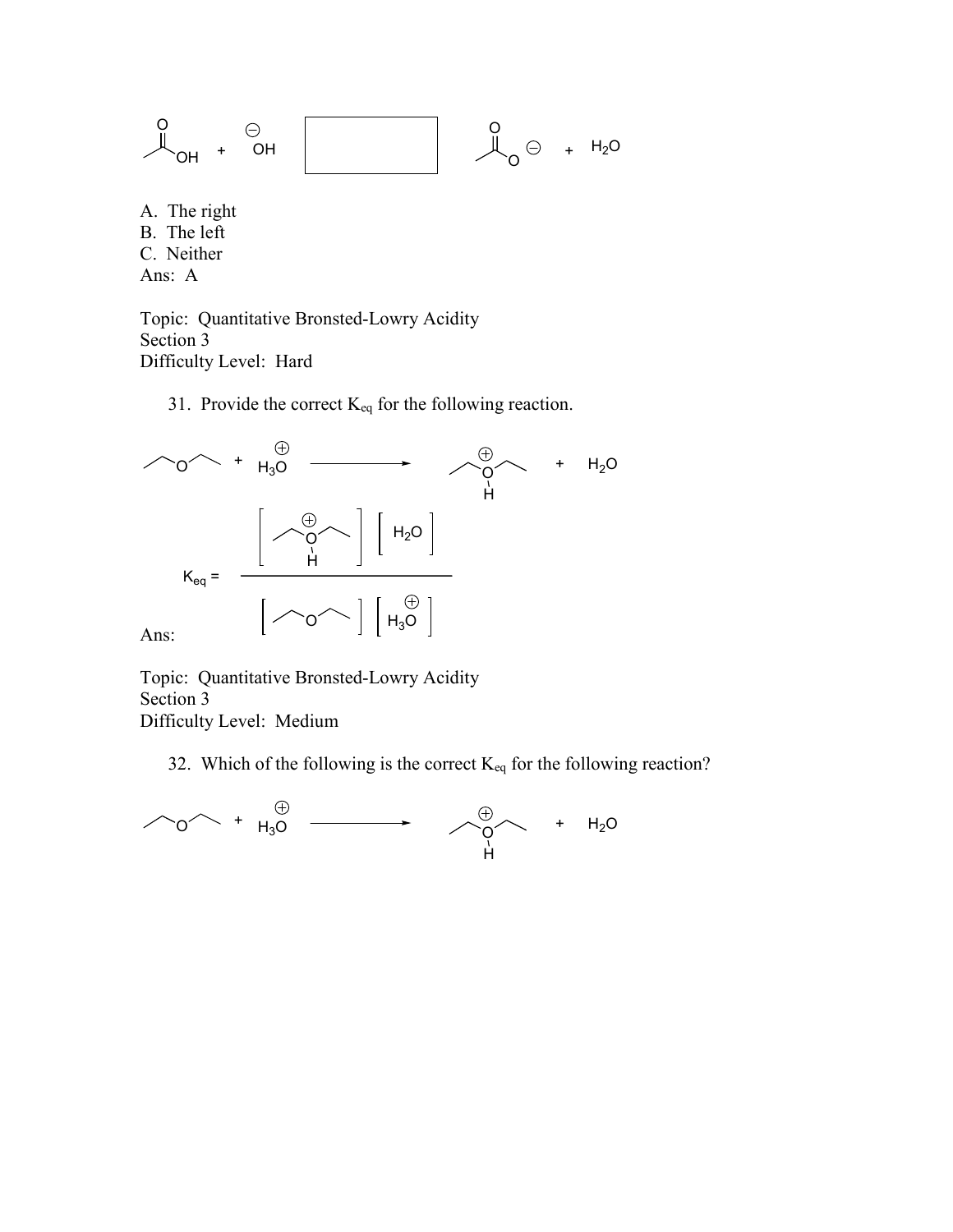

Ans: A

Topic: Quantitative Bronsted-Lowry Acidity Section 3 Difficulty Level: Medium

33. What is the difference between Ka and pKa? Ans:  $pKa = -logKa$ 

Topic: Quantitative Bronsted-Lowry Acidity Section 3 Difficulty Level: Medium

34. Which side will the following acid-base reaction favor?



A. The right B. The left C. Neither Ans: A

Topic: Quantitative Bronsted-Lowry Acidity Section 3 Difficulty Level: Medium

35. Which side will the following acid-base reaction favor?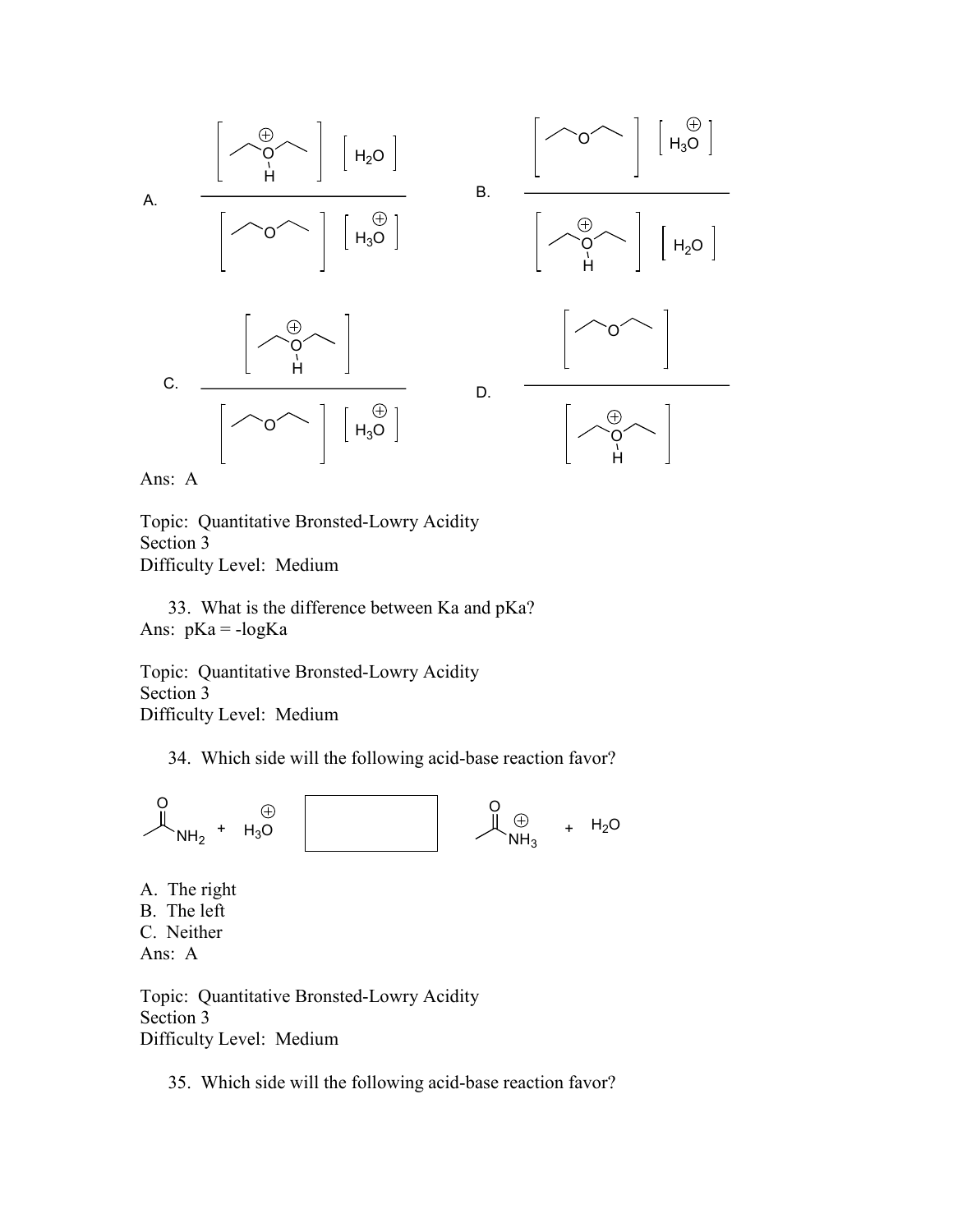$$
\begin{array}{ccccccc}\nO & & & \ominus & & & & \\
\mathbb{I} & & & & & \downarrow & & \\
\mathbb{I} & & & & & & \downarrow & \\
\mathbb{I} & & & & & & \downarrow & \\
\mathbb{I} & & & & & & \downarrow & \\
\mathbb{I} & & & & & & \downarrow & \\
\mathbb{I} & & & & & & \downarrow & \\
\mathbb{I} & & & & & & \downarrow & \\
\mathbb{I} & & & & & & \downarrow & \\
\mathbb{I} & & & & & & \downarrow & \\
\mathbb{I} & & & & & & \downarrow & \\
\mathbb{I} & & & & & & \downarrow & \\
\mathbb{I} & & & & & & \downarrow & \\
\mathbb{I} & & & & & & \downarrow & \\
\mathbb{I} & & & & & & \downarrow & \\
\mathbb{I} & & & & & & \downarrow & \\
\mathbb{I} & & & & & & \downarrow & \\
\mathbb{I} & & & & & & \downarrow & \\
\mathbb{I} & & & & & & \downarrow & \\
\mathbb{I} & & & & & & \downarrow & \\
\mathbb{I} & & & & & & \downarrow & \\
\mathbb{I} & & & & & & \downarrow & \\
\mathbb{I} & & & & & & \downarrow & \\
\mathbb{I} & & & & & & \downarrow & \\
\mathbb{I} & & & & & & \downarrow & \\
\mathbb{I} & & & & & & \downarrow & \\
\mathbb{I} & & & & & & \downarrow & \\
\mathbb{I} & & & & & & \downarrow & \\
\mathbb{I} & & & & & & \downarrow & \\
\mathbb{I} & & & & & & \downarrow & \\
\mathbb{I} & & & & & & \downarrow & \\
\mathbb{I} & & & & & & \downarrow & \\
\mathbb{I} & & & & & & \downarrow & \\
\mathbb{I} & & & & & & \downarrow & \\
\mathbb{I} & & & & & & \downarrow & \\
\mathbb{I} & & & & & & \downarrow & \\
\mathbb{I} & & & & & & \downarrow & \\
\mathbb{I} & & & & & & \downarrow & \\
\mathbb{I} & & & & & & \downarrow & \\
\mathbb{I} & & & & & & \downarrow & \\
\mathbb{I} & & & & & & \downarrow & \\
\mathbb{I} & & & & & & \downarrow & \\
\mathbb{I} & & & & & & \downarrow & \\
\mathbb{I} & & & & & & \downarrow & \\
\mathbb{I} & &
$$

A. The right B. The left C. Neither Ans: A

Topic: Quantitative Bronsted-Lowry Acidity Section 3 Difficulty Level: Medium

36. Which side will the following acid-base reaction favor?

 $H_3C \odot + H_2O$   $H_4C + OH$ 

A. The right B. The left C. Neither Ans: A

Topic: Quantitative Bronsted-Lowry Acidity Section 3 Difficulty Level: Medium

37. Which side will the following acid-base reaction favor?

 $H_3C \leftarrow + \frac{1}{\sqrt{2}} H$   $H_4C + \frac{1}{\sqrt{2}} \odot$ 



A. The right B. The left C. Neither Ans: A

Topic: Qualitative Bronsted-Lowry Acidity Section 4 Difficulty Level: Easy

38. Which of the following is the strongest acid?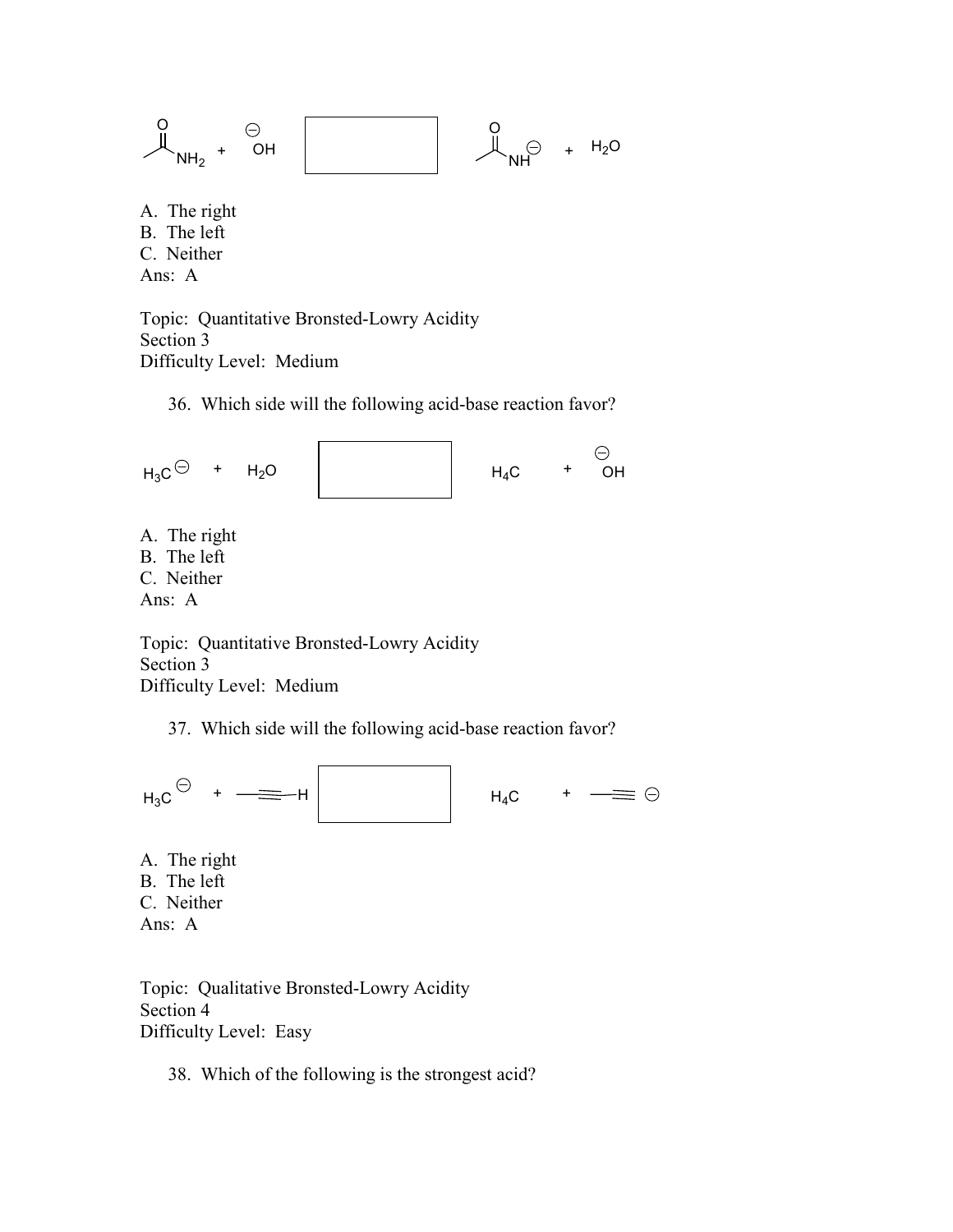A. HF B. HBr C. HCl D. HI Ans: D

Topic: Qualitative Bronsted-Lowry Acidity Section 4 Difficulty Level: Easy

39. Which of the following is the strongest acid?

- A. HOMe
- B. HSMe
- C. HSeMe
- D. HTeMe

Ans: D

Topic: Qualitative Bronsted-Lowry Acidity Section 4 Difficulty Level: Easy

40. Which of the following is the strongest acid?



Ans: D

Topic: Qualitative Bronsted-Lowry Acidity

Section 4

Difficulty Level: Easy

41. Which of the following is the strongest acid?



Topic: Qualitative Bronsted-Lowry Acidity Section 4 Difficulty Level: Easy

42. Which of the following indicated H's is the most acidic?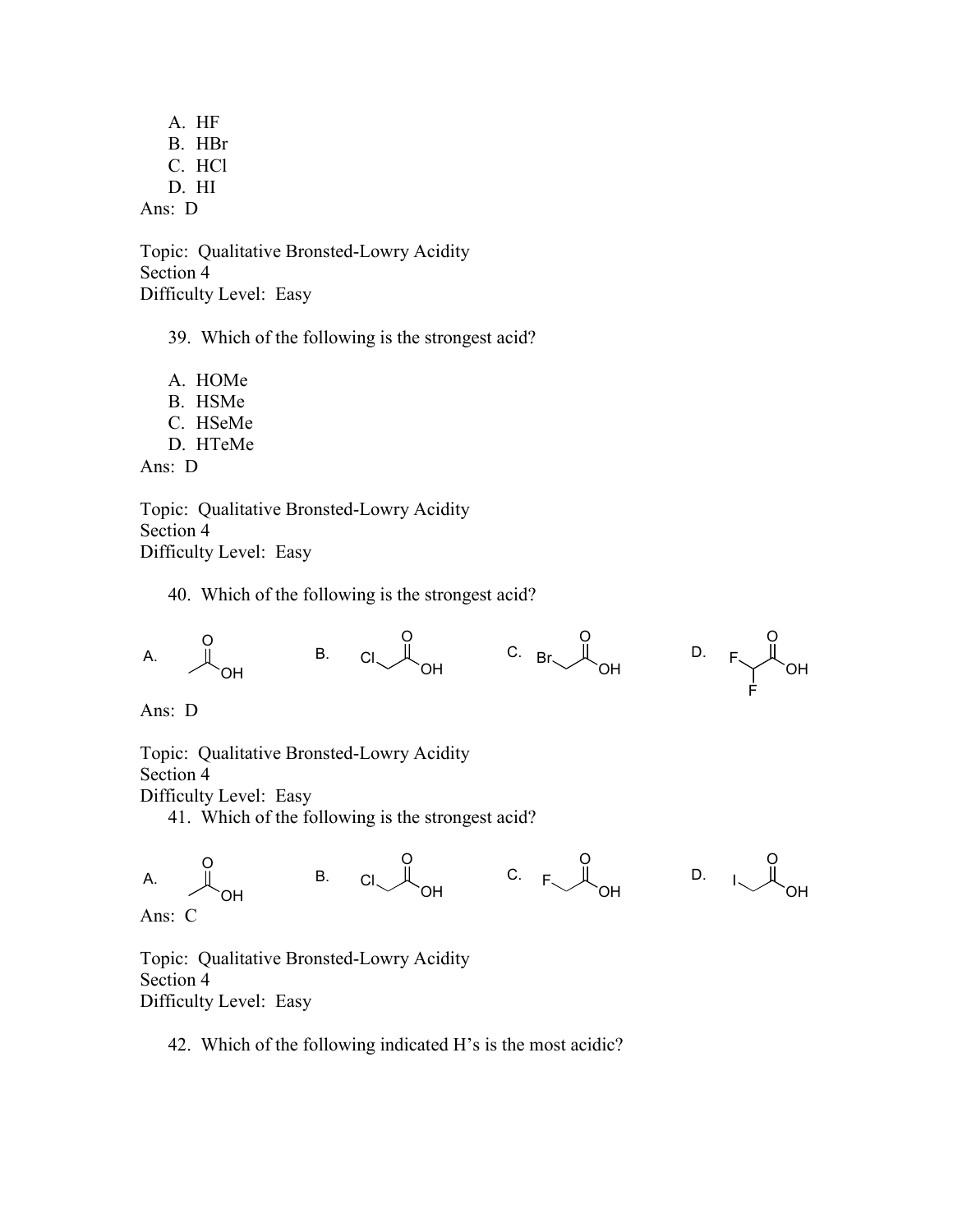

Ans: D

Topic: Qualitative Bronsted-Lowry Acidity Section 4 Difficulty Level: Medium

43. What are two factors that influence the acidity of a compound?

Ans: 1. Type of atom charge is on, 2. Resonance of the conjugate base anion, 3. Inductive effect, 4. Hybridization of the orbital

Topic: Qualitative Bronsted-Lowry Acidity Section 4 Difficulty Level: Easy

44. Identify the most acidic proton on the following compound.



Topic: Qualitative Bronsted-Lowry Acidity Section 4 Difficulty Level: Easy

45. Identify the most acidic proton on the following compound.

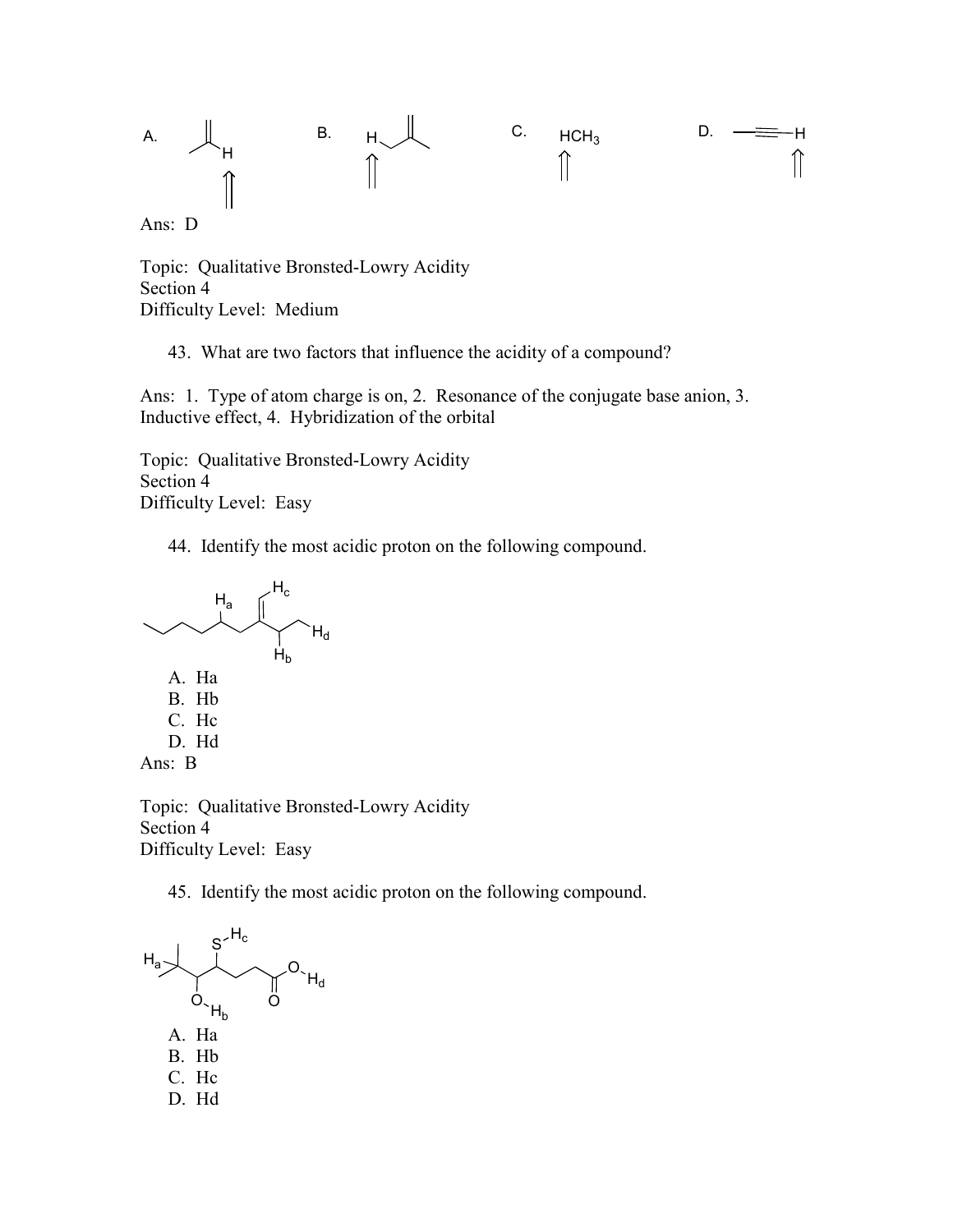Ans: D

Topic: Qualitative Bronsted-Lowry Acidity Section 4 Difficulty Level: Hard

46. Why is acetic acid more acidic than ethanol when the acidic proton in both cases is attached to oxygen?

Ans: The conjugate base of acetic acid has resonance delocalization of the anion, which is not the case in the conjugate base of ethanol.

Topic: Position of Equilibrium Section 5 Difficulty Level: Easy

47. Predict the position of equilibrium for the following reaction.

 $\curvearrowright$  o<sup> $\ominus$ </sup> +  $F_3C$  oh  $\sim$ OH +  $F_3C \sim O^{\Theta}$ 

A. To the left B. To the right C. No reaction Ans: B

Topic: Position of Equilibrium Section 5 Difficulty Level: Easy

48. Predict the position of equilibrium for the following reaction.



Section 5 Difficulty Level: Easy

49. Predict the position of equilibrium for the following reaction.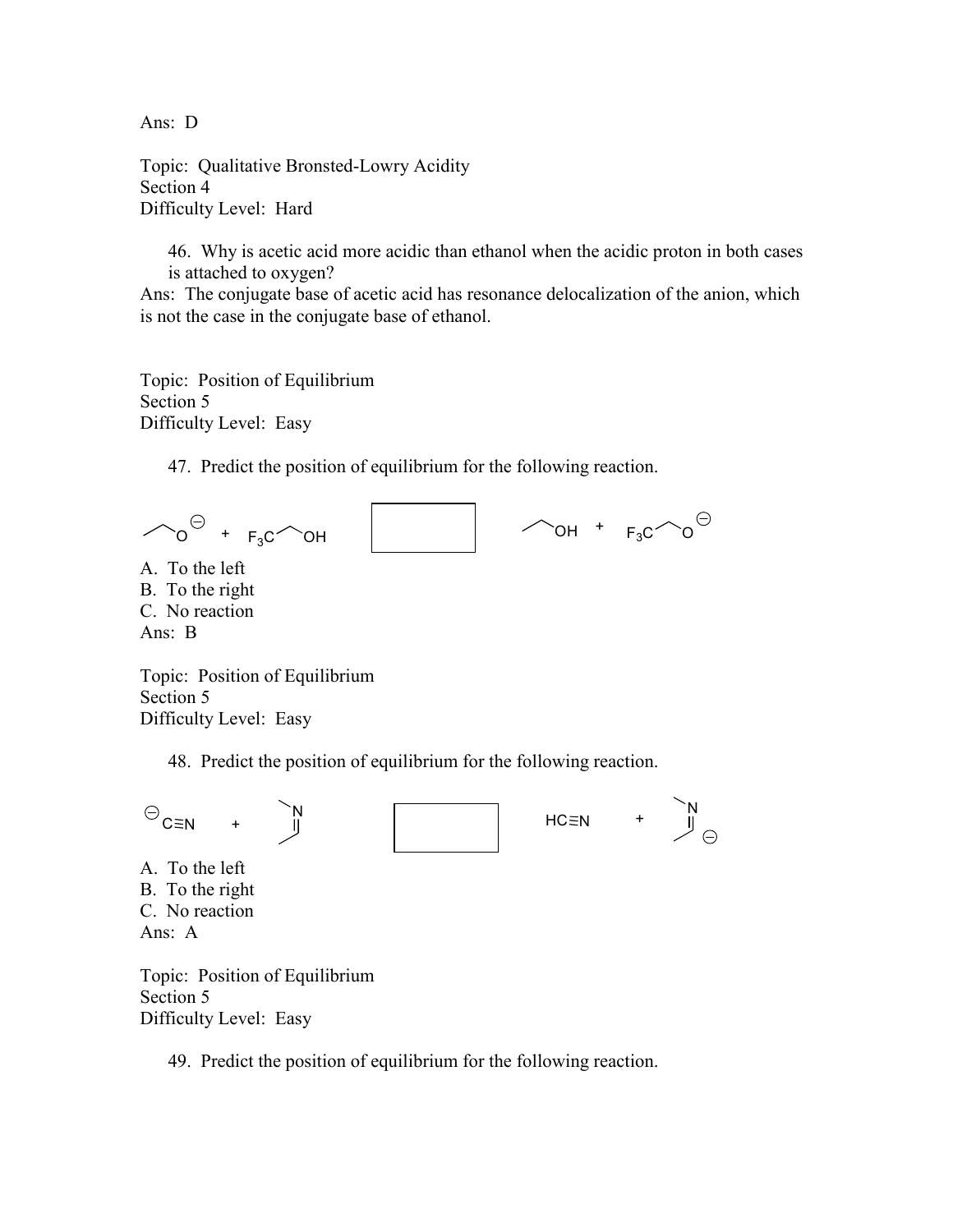

Topic: Position of Equilibrium Section 5 Difficulty Level: Easy

50. Predict the position of equilibrium for the following reaction.



B. To the right C. No reaction Ans: A

Topic: Position of Equilibrium Section 5 Difficulty Level: Easy

51. Could water protonate the following compound?  $\angle \Theta$ 

A. Yes B. No Ans: A

Topic: Position of Equilibrium Section 5 Difficulty Level: Easy

52. Could water protonate the following compound?

O  $\mathcal{O}$ A. Yes B. No Ans: B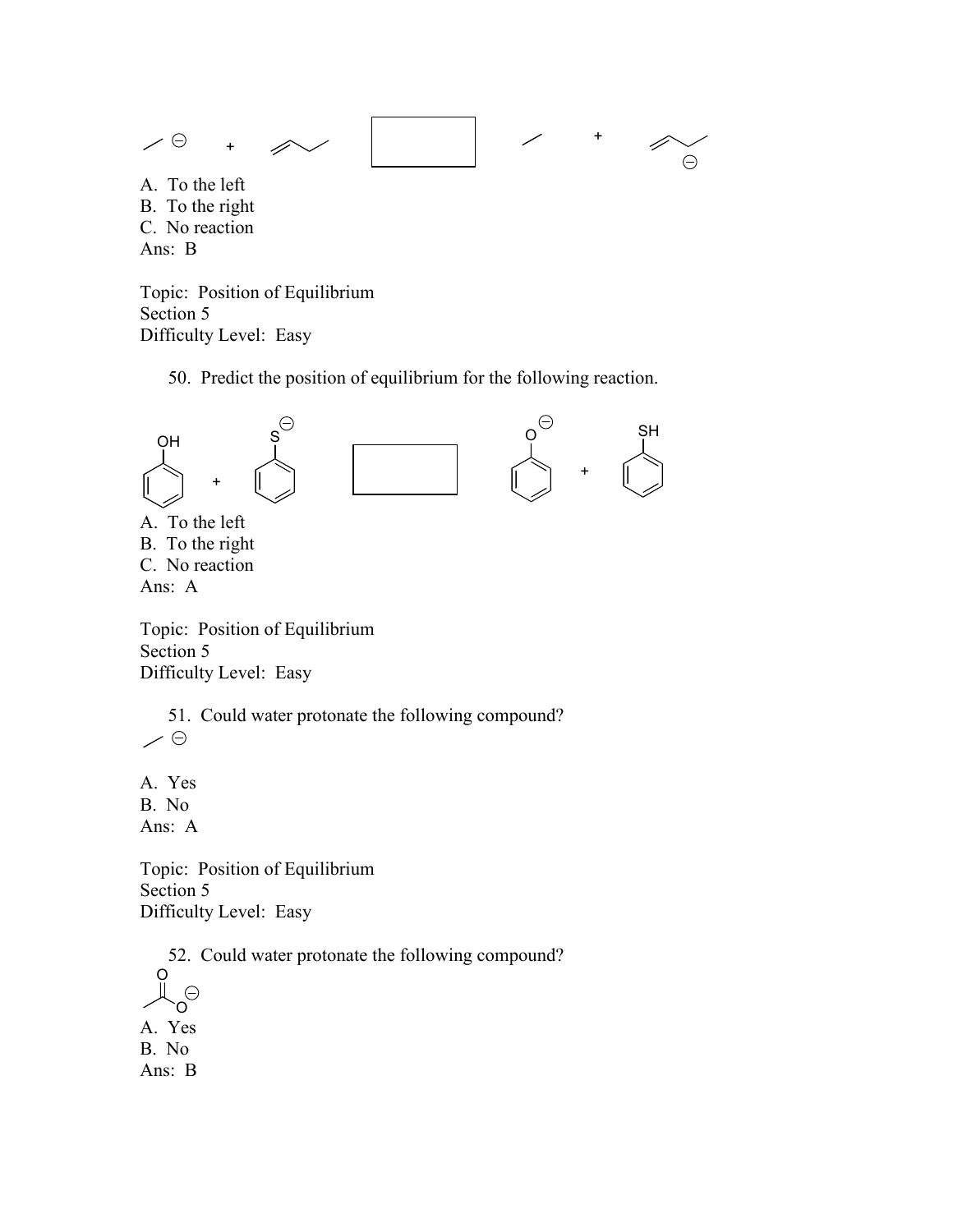Topic: Position of Equilibrium Section 5 Difficulty Level: Easy

53. Could water protonate the following compound?



A. Yes B. No Ans: B

Topic: Position of Equilibrium Section 5 Difficulty Level: Easy

54. Could water protonate the following compound?  $HOSO<sub>3</sub>$ 

A. Yes B. No Ans: A

Topic: Position of Equilibrium Section 5 Difficulty Level: Easy

55. Could hydroxide deprotonate CH4?

A. Yes B. No Ans: B

Topic: Position of Equilibrium Section 5 Difficulty Level: Easy

56. Could hydroxide deprotonate the following compound? O OH A. Yes B. No Ans: A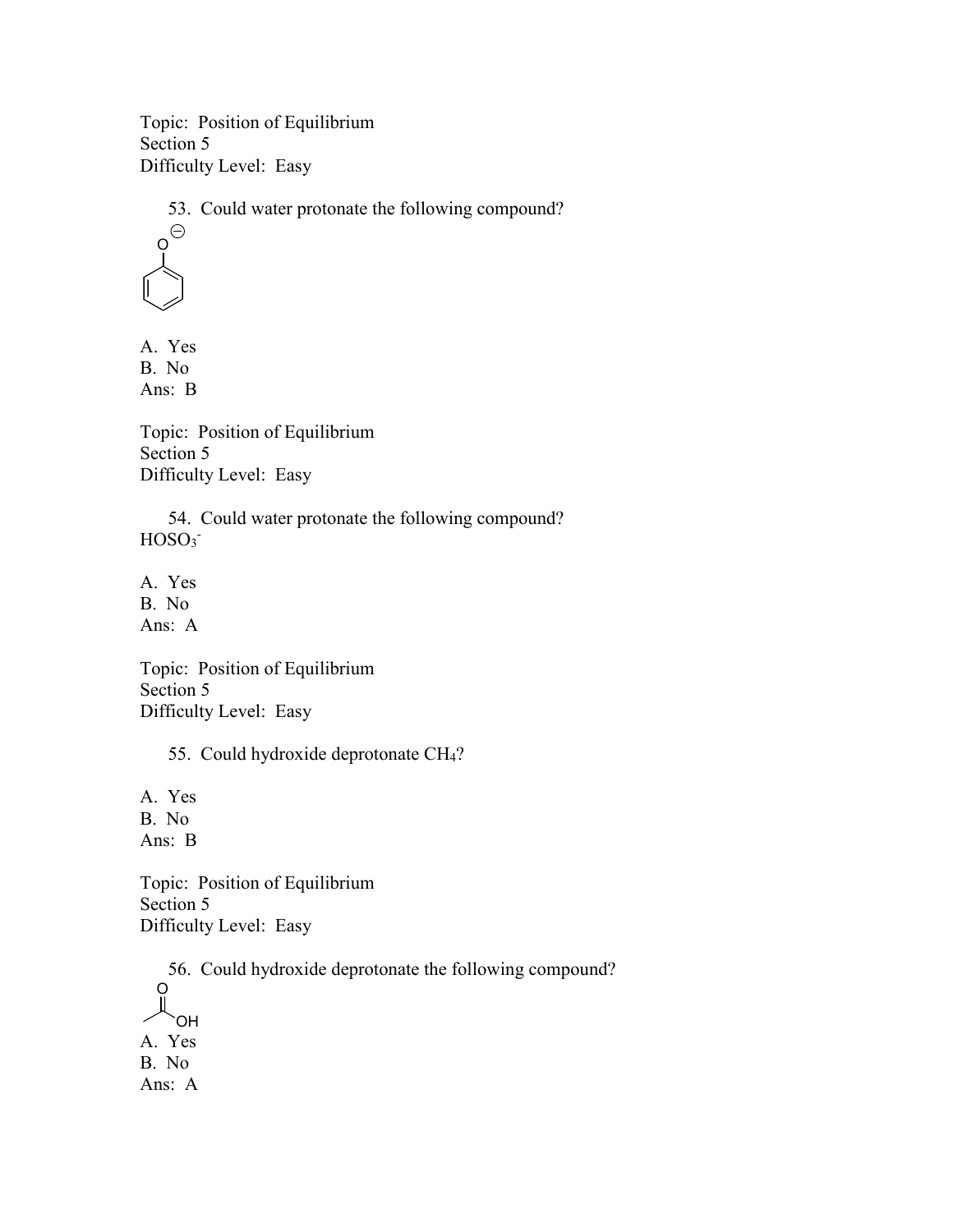Topic: Position of Equilibrium Section 5 Difficulty Level: Easy

57. Could ammonia (NH<sub>3</sub>) deprotonate CH<sub>4</sub>?

A. Yes B. No Ans: B

Topic: Position of Equilibrium Section 5 Difficulty Level: Easy

58. Could ammonia (NH3) deprotonate the following compound? O OH A. Yes B. No Ans: A

Topic: Position of Equilibrium Section 5 Difficulty Level: Easy

59. Could the amide anion ( $\mathrm{NH}_2$ ) deprotonate CH<sub>4</sub>?

A. Yes B. No Ans: B

Topic: Position of Equilibrium Section 5 Difficulty Level: Easy

60. Could the amide anion  $(NH<sub>2</sub>)$  deprotonate the following compound? O OH A. Yes B. No Ans: A

Topic: Choice of Solvent Section 6 Difficulty Level: Easy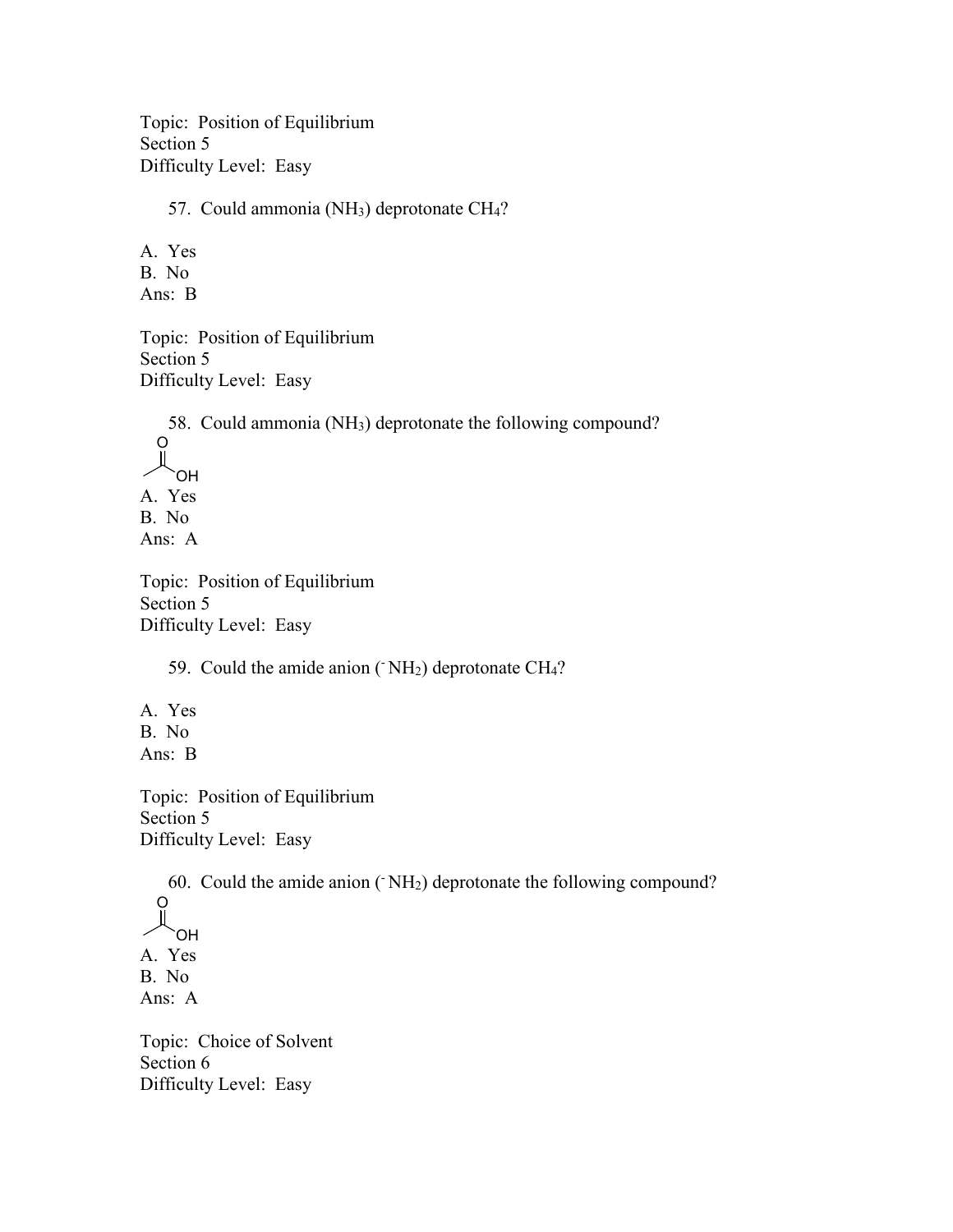61. Can this base exist in water?  $\overline{z}$  $\Theta$ A. Yes B. No Ans: B

Topic: Choice of Solvent Section 6 Difficulty Level: Easy

62. Can this base exist in water?  $Na<sub>2</sub>CO<sub>3</sub>$ A. Yes B. No Ans: B

Topic: Choice of Solvent Section 6 Difficulty Level: Easy

63. Can this base exist in water?  $\mathbf{s}^{\ominus}$ A. Yes B. No Ans: A Topic: Choice of Solvent

Section 6 Difficulty Level: Easy

64. Can this base exist in water?  $Et<sub>3</sub>N$ A. Yes B. No Ans: A

Topic: Choice of Solvent Section 6 Difficulty Level: Easy

65. Can this base exist in water?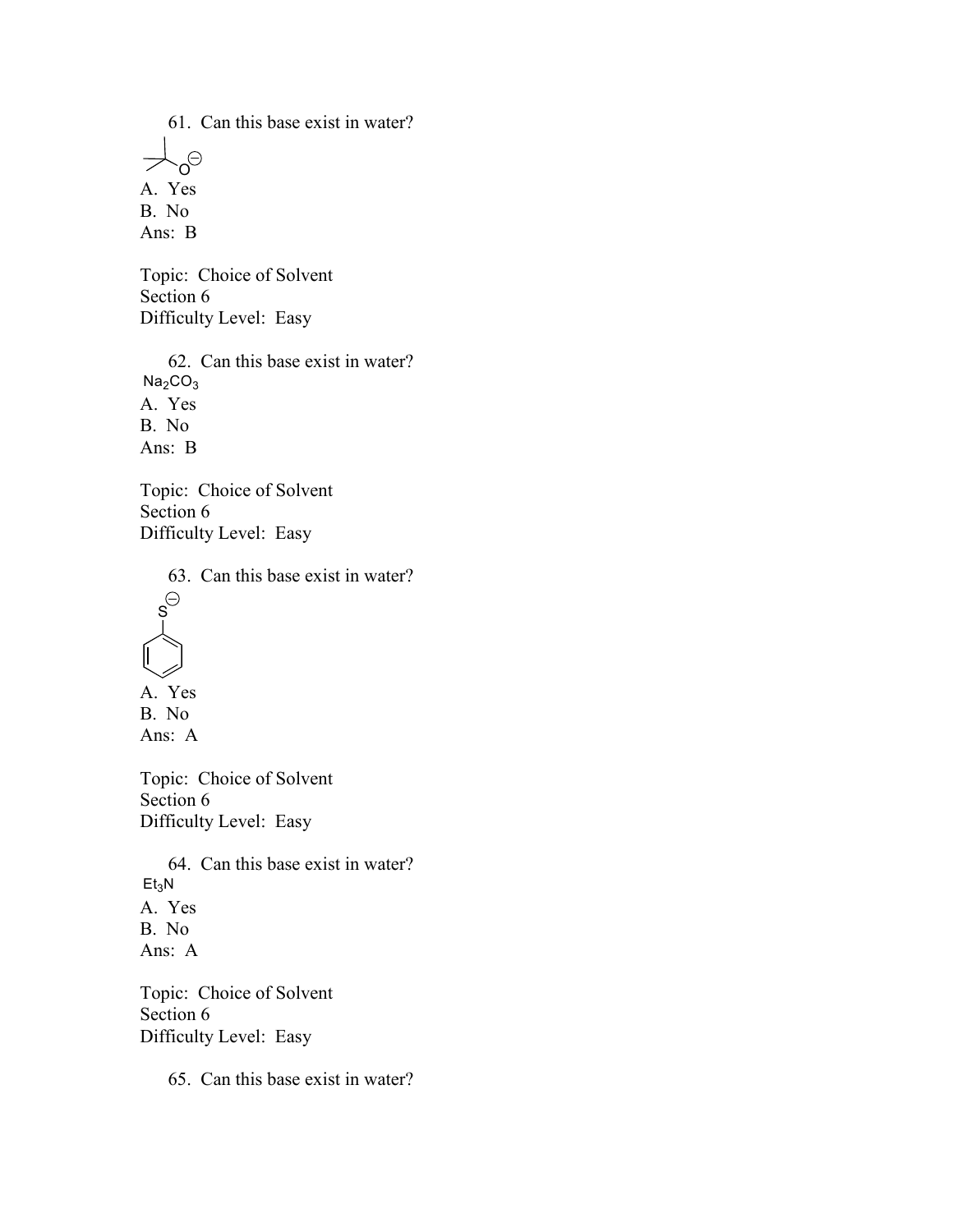$\rightarrow \circ$ A. Yes B. No Ans: B

Topic: Choice of Solvent Section 6 Difficulty Level: Hard

66. Explain the leveling effect. Ans: The leveling effect says that the strongest acid or base you can have in a given solvent is the protonated version of that solvent (for acids) or the deprotonated version of

Topic: Choice of Solvent Section 6 Difficulty Level: Medium

that solvent (for bases).

67. What is the strongest base that can exist in water?

Ans: Hydroxide

Topic: Choice of Solvent Section 6 Difficulty Level: Easy

68. Can this base exist in hexane?

 $\rightarrow \circ$ A. Yes B. No Ans: A

Topic: Choice of Solvent Section 6 Difficulty Level: Easy

69. Can this base exist in liquid ammonia?

 $\prec \circ$ A. Yes B. No Ans: B

Topic: Counterions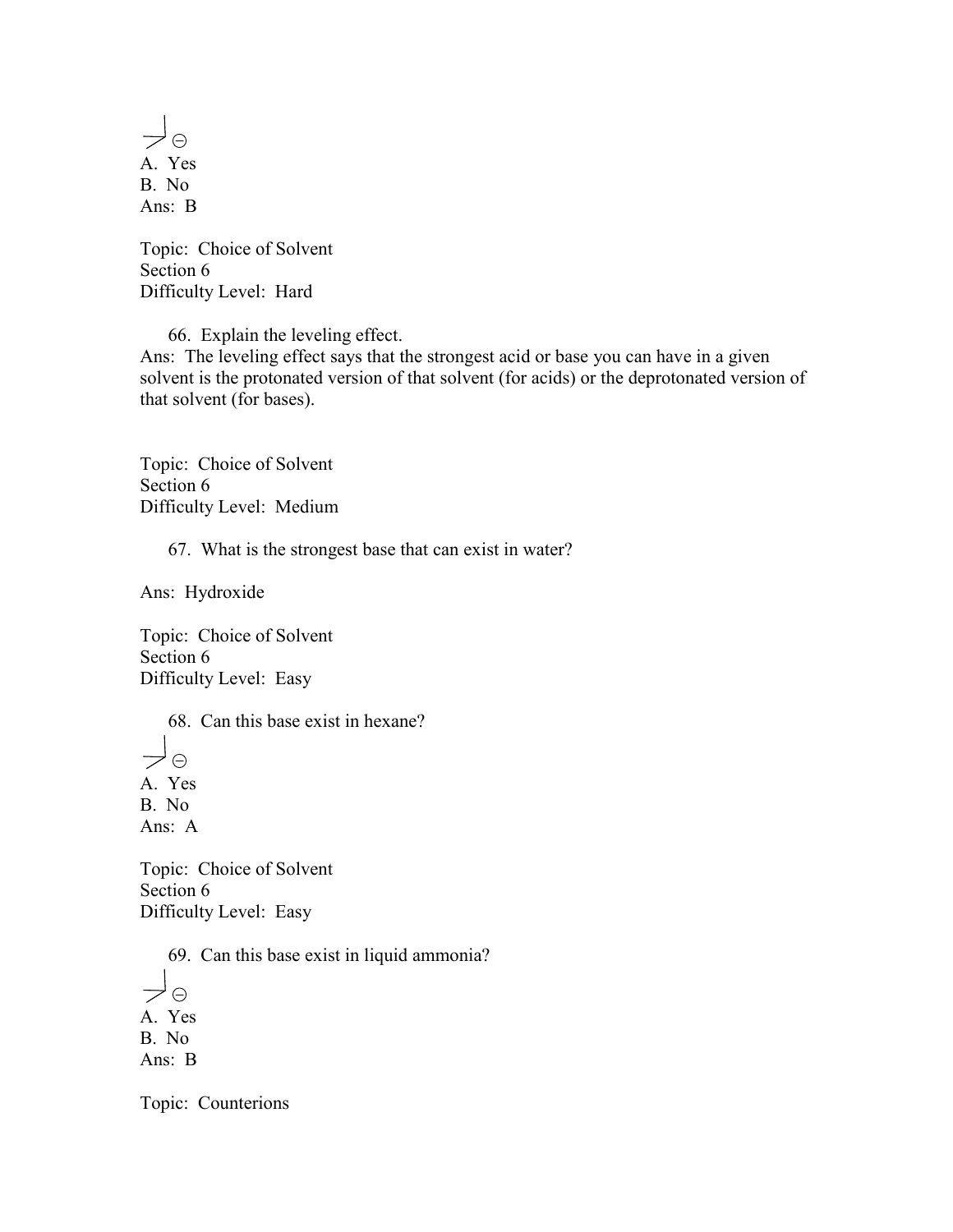Section 8 Difficulty Level: Medium

70. What is a cation?

Ans: A positively charged ion.

Topic: Counterions Section 8 Difficulty Level: Easy

71. What is the counterion to methoxide in the following compound? NaOMe A. Na<sup>+</sup> B. O C. Me D. OMe Ans: A

Topic: Counterions Section 8 Difficulty Level: Easy

72. What is the counterion of iodide in the following compound? AgI A. I  $B. Ag<sup>+</sup>$ C. gI D. AI Ans: B

Topic: Counterions Section 8 Difficulty Level: Easy

73. What is the counterion of the t-butyl carbanion in the following compound?  $\overline{\nearrow}$ Li A. tert-butyl B. C  $C. Li<sup>+</sup>$ D. H Ans: C Topic: Counterions

Section 8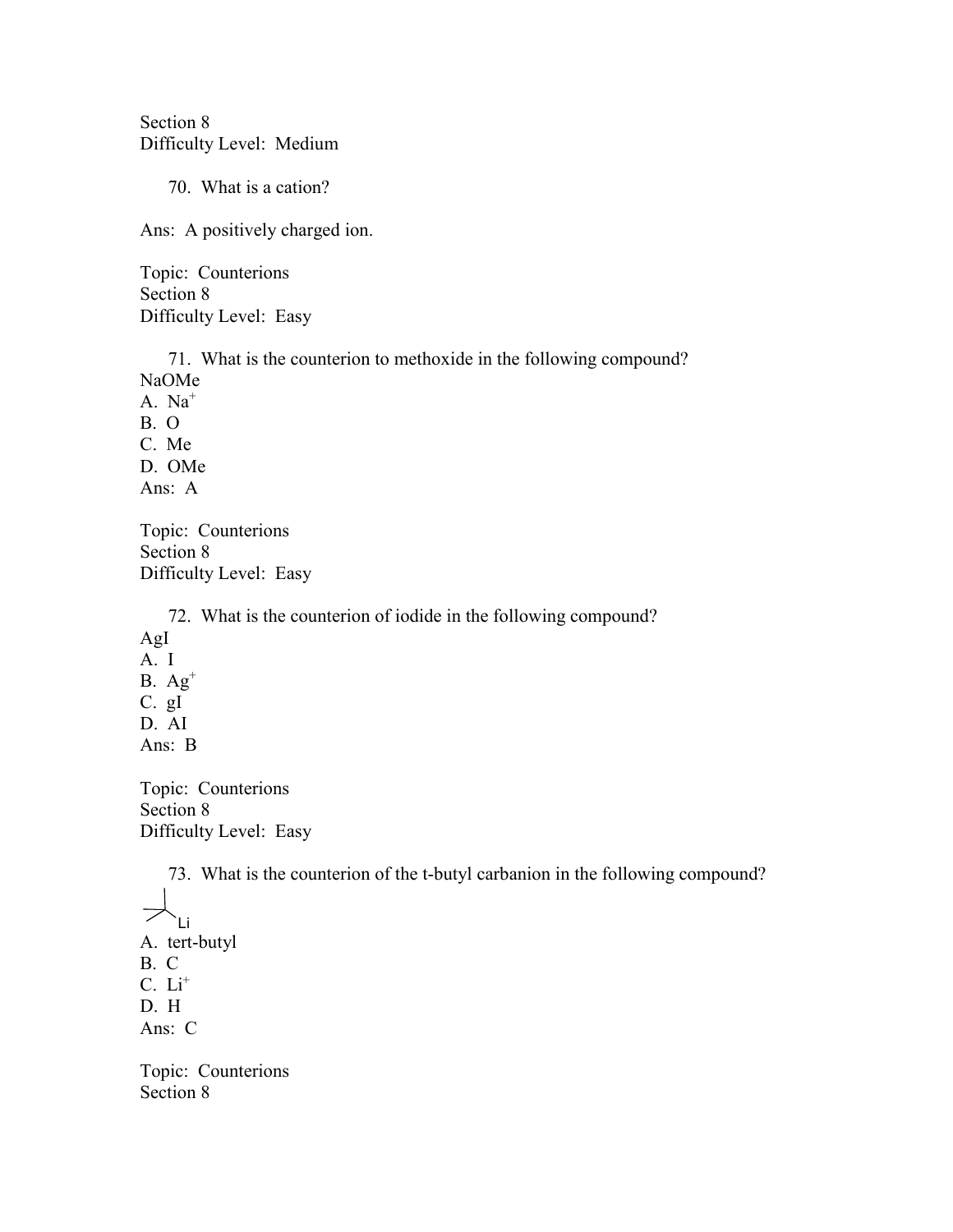Difficulty Level: Easy

74. What is the counterion of t-butoxide in the following compound?

$$
\begin{array}{ccc}\n & & \bigoplus & \mathsf{R}^{\oplus} \\
A. & K^+ & & \\
B. & O & & \\
C. & \text{tert-butoxide} & & \\
D. & \text{tert-butyl} & & \\
Ans: A\n\end{array}
$$

Topic: Lewis Acids and Bases Section 9 Difficulty Level: Easy

75. Into which of the following categories does the following compound belong?

O

- A. Bronsted-Lowry Acid
- B. Bronsted-Lowry Base
- C. Lewis Acid
- D. Lewis Base

Ans: D and B

Topic: Lewis Acids and Bases Section 9 Difficulty Level: Easy

> 76. Into which of the following categories does the following compound belong?  $BF<sub>3</sub>$

- A. Bronsted-Lowry Acid
- B. Bronsted-Lowry Base
- C. Lewis Acid
- D. Lewis Base

Ans: C

Topic: Lewis Acids and Bases Section 9 Difficulty Level: Easy

> 77. Into which of the following categories does the following compound belong?  $GaF<sub>3</sub>$

- A. Bronsted-Lowry Acid
- B. Bronsted-Lowry Base
- C. Lewis Acid
- D. Lewis Base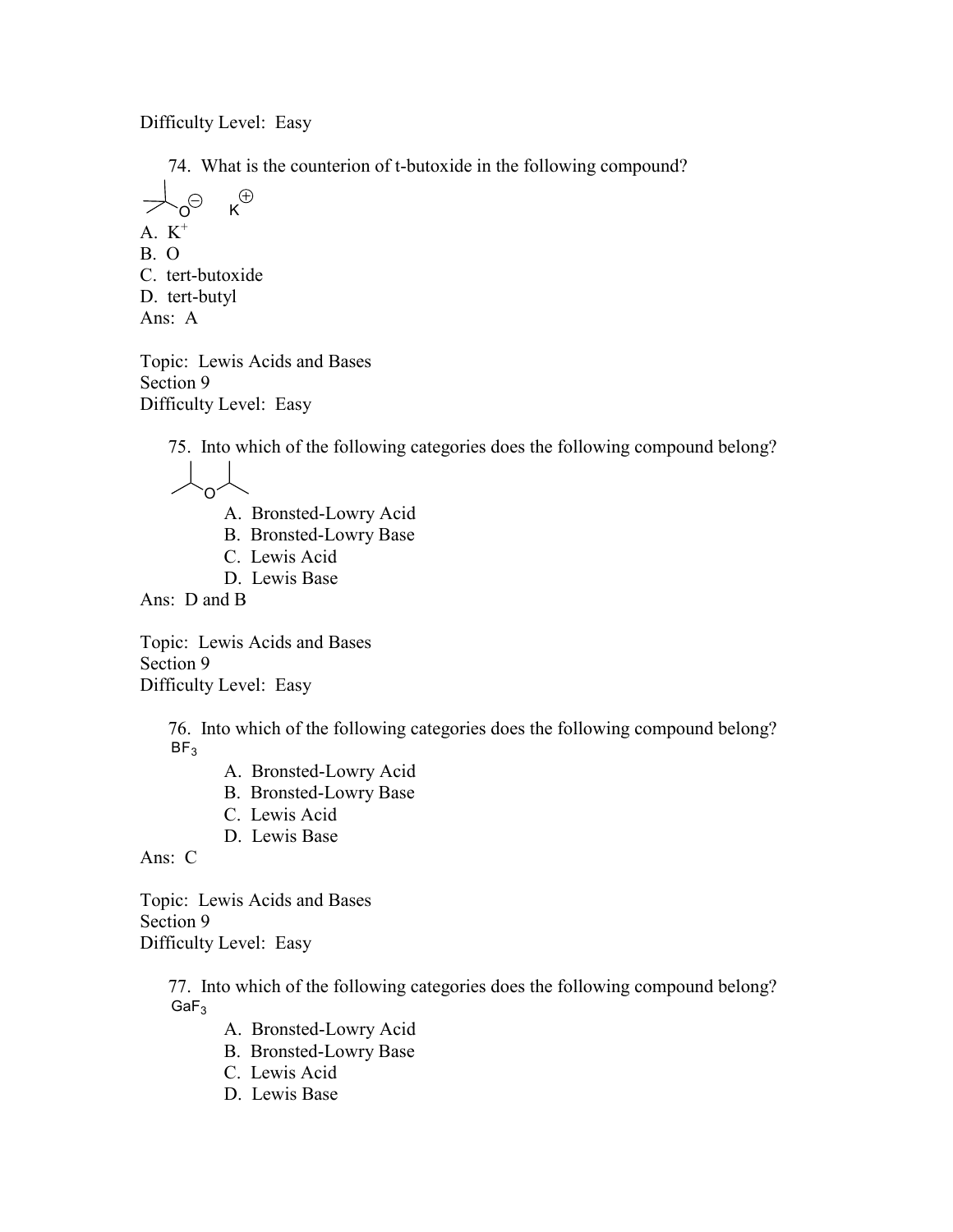Ans: C

Topic: Lewis Acids and Bases Section 9 Difficulty Level: Easy

> 78. Into which of the following categories does the following compound belong? S

- A. Bronsted-Lowry Acid
- B. Bronsted-Lowry Base
- C. Lewis Acid
- D. Lewis Base

Ans: D and B

Topic: Lewis Acids and Bases Section 9 Difficulty Level: Easy

> 79. Into which of the following categories does the following compound belong?  $Me<sub>3</sub>P$

A. Bronsted-Lowry Acid B. Bronsted-Lowry Base C. Lewis Acid D. Lewis Base Ans: D

Topic: Lewis Acids and Bases Section 9 Difficulty Level: Easy

80. Which is the best descriptor for the following compound?

 $\Theta$ 

- A. Bronsted-Lowry Acid
- B. Bronsted-Lowry Base
- C. Lewis Acid
- D. Lewis Base

Ans: B

Topic: Lewis Acids and Bases Section 9 Difficulty Level: Easy

## 81. Identify the Lewis acid in the following reaction.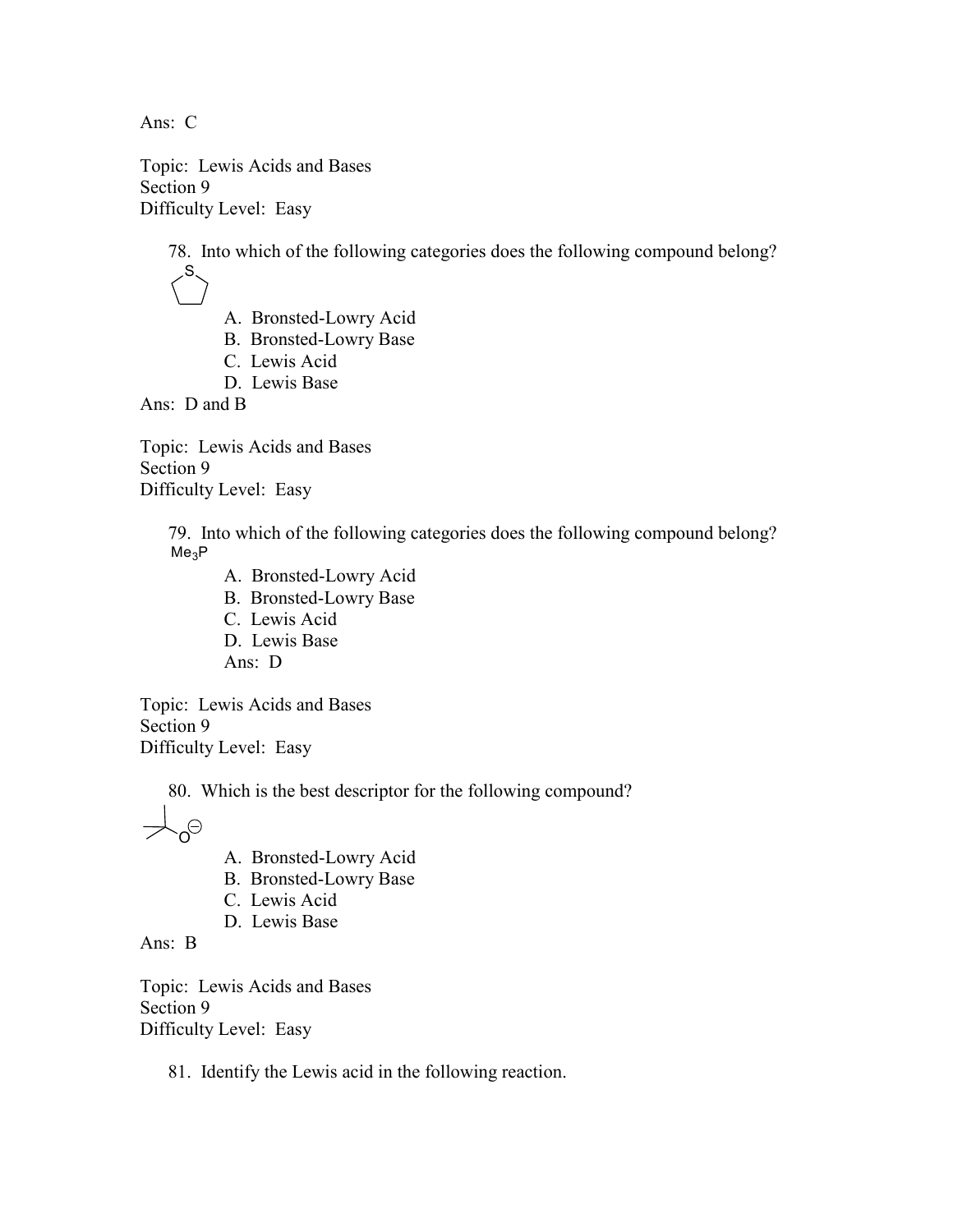

Ans: B

Topic: Lewis Acids and Bases Section 9 Difficulty Level: Easy

82. Identify the Lewis acid in the following reaction.

 $FeCl<sub>3</sub>$  $\bigoplus$  $\check{C}$  $FeCl<sub>4</sub>$  +  $Cl<sub>2</sub>$ C. D. A. B. Ans: B

Topic: Lewis Acids and Bases Section 9 Difficulty Level: Easy

83. Identify the Lewis acid in the following reaction.





 $\overline{\phantom{a}}$ 

Topic: Lewis Acids and Bases Section 9 Difficulty Level: Easy

84. Identify the Lewis base in the following reaction.



Topic: Lewis Acids and Bases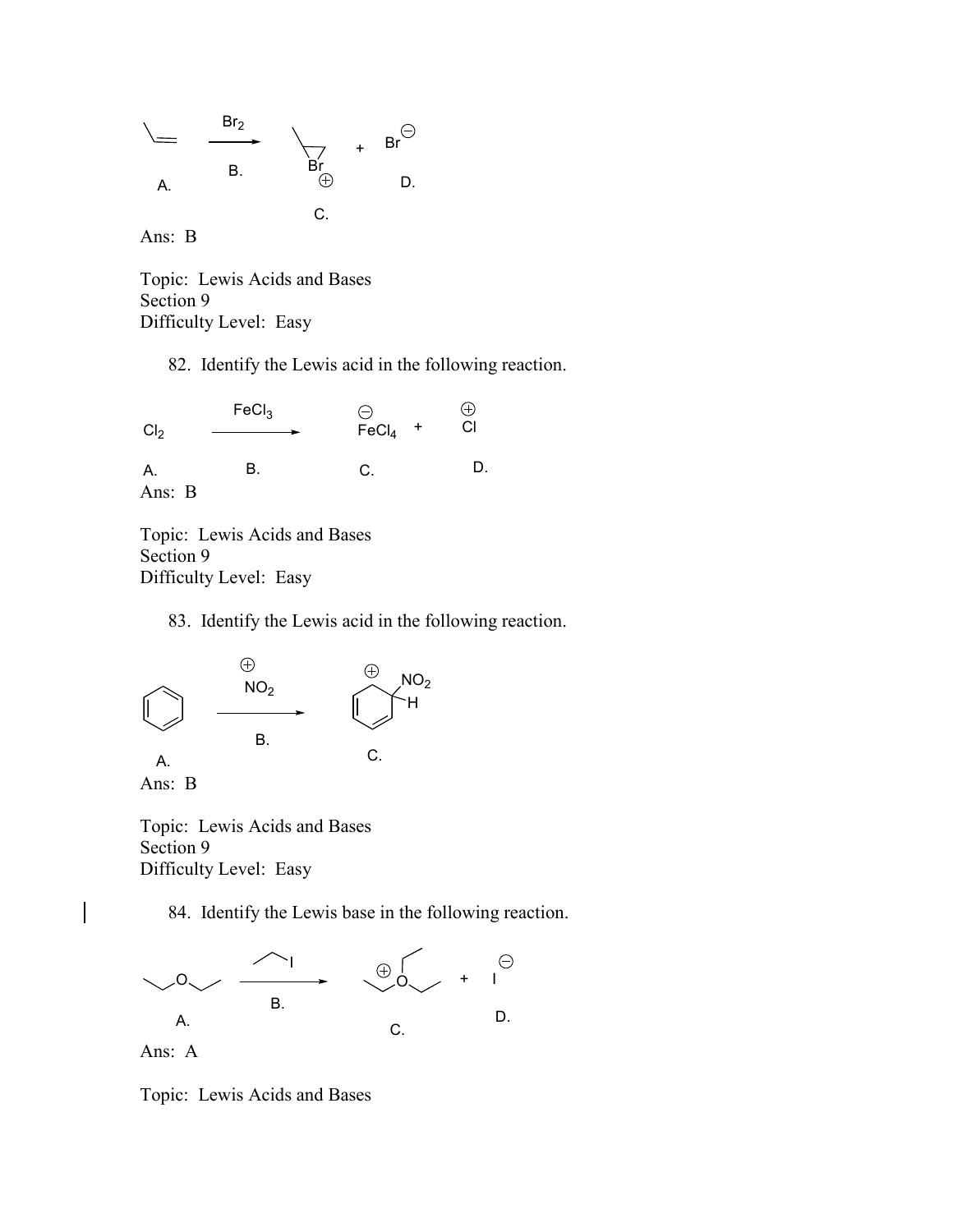## Section 9 Difficulty Level: Easy

85. Identify the Lewis base in the following reaction.



Ans: A

Topic: Lewis Acids and Bases Section 9 Difficulty Level: Easy

86. Identify the Lewis base in the following reaction.

 $FeCl<sub>3</sub>$  $\ominus$ FeCl<sub>4</sub>  $\oplus$  $\check{c}$ +  $Cl<sub>2</sub>$ C. D. A. B. Ans: A

Topic: Lewis Acids and Bases Section 9 Difficulty Level: Easy

87. Identify the Lewis base in the following reaction.



Topic: Lewis Acids and Bases Section 9 Difficulty Level: Medium

88. In the following reaction, identify the Lewis acid and the Lewis base.

$$
\overline{\phantom{a}}_{\begin{matrix}C|c|c|c|c|c|c|c|c} \end{matrix}}\qquad\begin{matrix} \text{AICl}_3 & & \begin{matrix} \ominus & & & \\ & \text{AICl}_4 & ^+ & \end{matrix} \end{matrix}\oplus
$$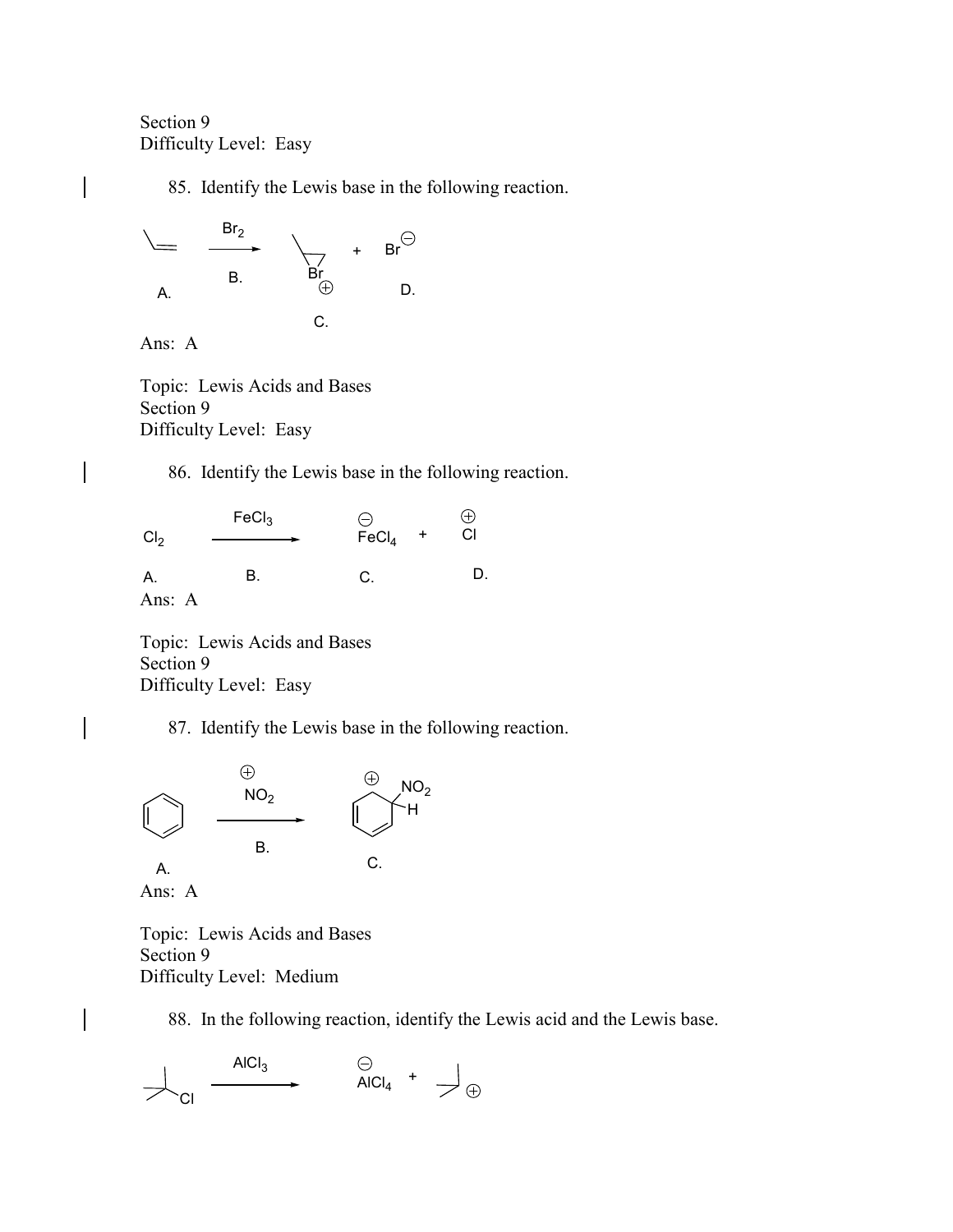

Topic: Lewis Acids and Bases Section 9 Difficulty Level: Hard

 $FeCl<sub>3</sub>$ 

89. For the following reaction, draw the mechanism.

 $\check{c}$ 

 $\bigoplus$ 

 $Cl<sub>2</sub>$ 

Ans: Cl-

 $\overline{\phantom{a}}$ 

 $\ominus$ FeCl<sub>4</sub> +  $\checkmark$  FeCl<sub>3</sub>

 $Cl<sup>1</sup>Cl$   $\longrightarrow$  FeCl<sub>4</sub>  $+$  Cl

Topic: Lewis Acids and Bases Section 9 Difficulty Level: Hard

90. For the following reaction, draw the mechanism.



Topic: Lewis Acids and Bases Section 9 Difficulty Level: Hard

91. For the following reaction, draw the mechanism.